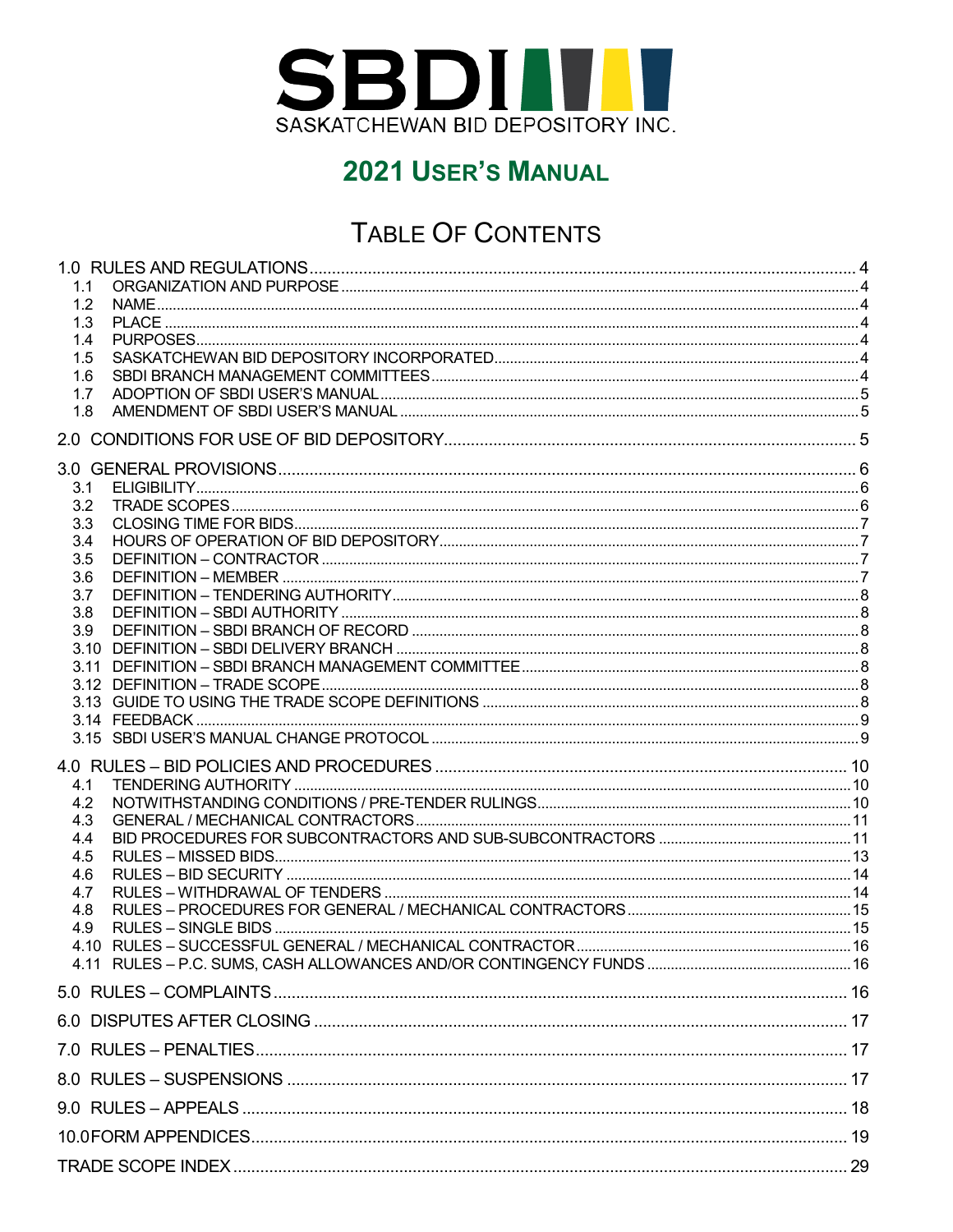

# **SASKATCHEWAN BID DEPOSITORY BRANCHES**

### **HEAD OFFICE**

### **Regina Construction Association**

1935 Elphinstone Street Regina, Sk S4T 3N3 Telephone: (306) 791-7422 Fax: (306) 565-2840 Email: contactus@SBDI.ca www.SBDI.ca

### **AUTHORITY BRANCHES**

### **REGINA SBDI BRANCH**

### **SASKATOON SBDI BRANCH**

### **Regina Construction Association**

1935 Elphinstone Street Regina, Sk S4T 3N3 Telephone: (306) 791-7422 Fax: (306) 565-2840

**Saskatoon Construction Association** 532 – 2nd Avenue North Saskatoon, Sk S7K 2C5 Telephone: (306) 653-1771 Fax: (306) 653-3515

### **PRINCE ALBERT SBDI BRANCH Prince Albert Construction Association**  $70 - 17$ <sup>th</sup> Street West Prince Albert, Sk S6V 3X3 Telephone: (306) 764-2789 Fax: (306) 764-3443

### **DROP-OFF ONLY LOCATIONS**

### **LLOYDMINSTER SBDI BRANCH**

### **MOOSE JAW SBDI BRANCH**

 $4419 - 52<sup>nd</sup>$  Avenue Lloydminster, Ab T9V 0Y8 Telephone: (780) 875-8875 Fax: (780) 875-8874

610 – 1st Avenue North Moose Jaw, Sk S6H 3M6 Telephone: (306) 693-1232 Fax: (306) 694-1766

### **NORTH BATTLEFORD SBDI BRANCH**

c/o Chamber of Commerce Box 1000 North Battleford, Sk S9A 3E6 Telephone: (306) 445-6226 Fax: (306) 445-6633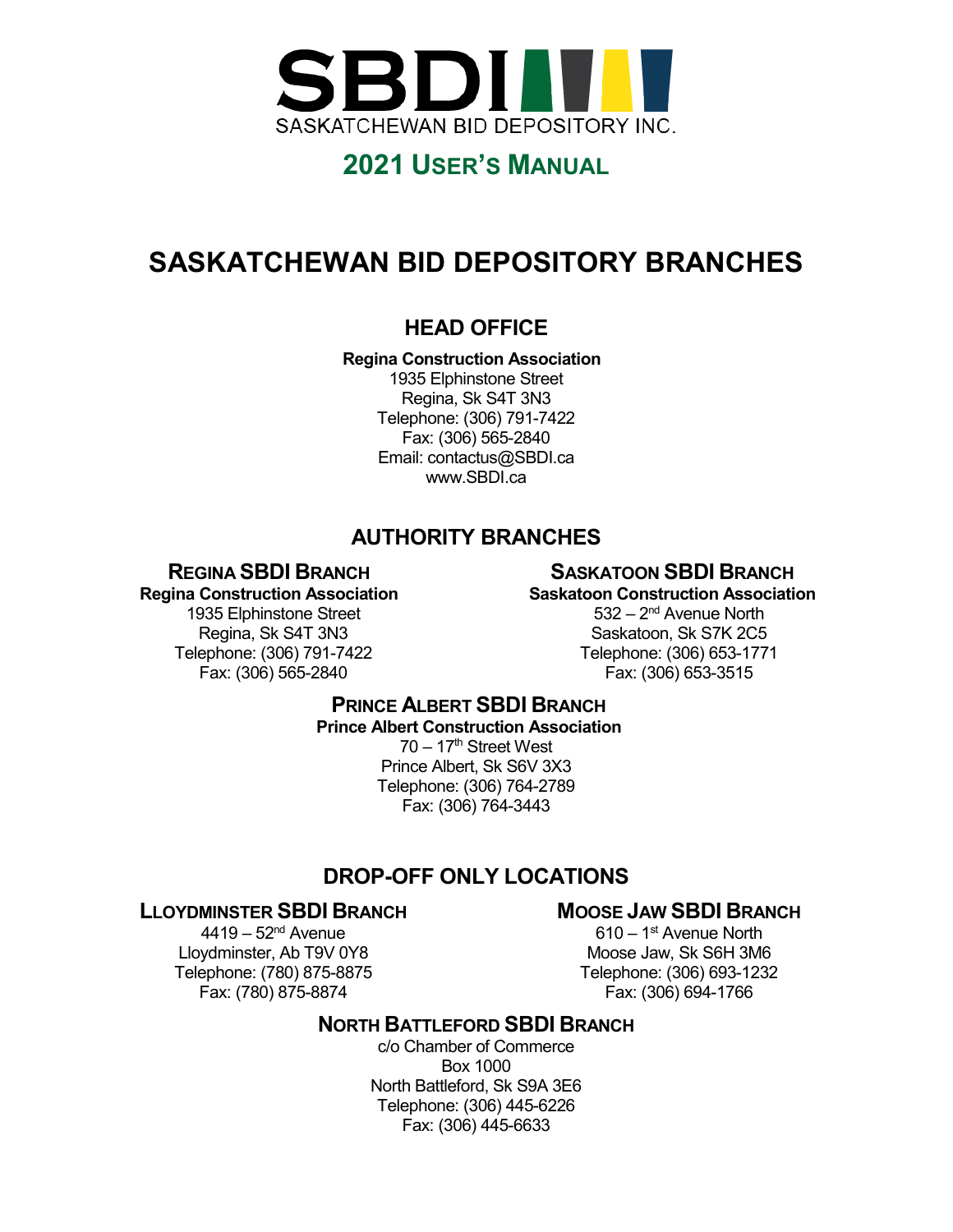

#### <span id="page-2-1"></span><span id="page-2-0"></span>**1.0 RULES AND REGULATIONS**

#### 1.1 ORGANIZATION AND PURPOSE

The Bid Depository System was formally organized in 1966 in Saskatchewan. The System was first adopted in 1955 and 1956 in Canada, to provide the Construction Industry with a uniform and practical system for Subcontractors to submit their tenders to the General Contractors. In Saskatchewan there are three local Bid Depositories which operate under the management of the applicable Construction Association as well as three drop off locations.

The cost for the operation of the System, which includes administration and the printing of the envelopes, is offset by the sale of the standardized envelopes to those using the System on the various projects specifying the Bid Depository System.

The System is generally accepted by all levels of Municipal and Provincial Governments, as well as the design profession, other owners and tendering authorities.

#### <span id="page-2-2"></span>1.2 NAME

- 1.2.1 The company shall be known as the "Saskatchewan Bid Depository Incorporated" (SBDI).
- <span id="page-2-3"></span>1.3 PLACE
	- 1.3.1 The Saskatchewan Bid Depository Incorporated may operate a Bid Depository at each place in Saskatchewan where there is a Construction Association.

#### <span id="page-2-4"></span>1.4 PURPOSES

- 1.4.1 The purposes of the Saskatchewan Bid Depository Incorporated are:
	- i.To establish a system to improve tendering practices in the construction industry.
	- ii.To protect the sanctity of bidding by making provision for the reception of sealed tenders from Subcontractors and Sub-subcontractors and the delivery of firm quotations in writing to General Contractors,
	- iii.To provide adequate time for General Contractors to compile their bids completely and accurately, on the basis of firm written quotations.
	- iv.To provide procedures for the handling of bids which are in the best interest of Owners, Architects, Engineers and Contractors.

#### <span id="page-2-5"></span>1.5 SASKATCHEWAN BID DEPOSITORY INCORPORATED

- 1.5.1 The Saskatchewan Bid Depository will be administered by a Provincial Board of Directors, made up of representatives of the Construction Associations and the Industry.
- 1.5.2 The Board of Directors is made up of the following representatives: Saskatoon Construction Association – two; Regina Construction Association – two, Moose Jaw Construction Association – one; Prince Albert Construction Association – one; Saskatchewan Association of Architects – one, and a Chairman elected at large.

#### <span id="page-2-6"></span>1.6 SBDI BRANCH MANAGEMENT COMMITTEES

1.6.1 At each location where a Bid Depository exists, there is an SBDI Branch Management Committee consisting of at least three members of the local Construction Association. This Committee shall, pursuant to the SBDI User's Manual, arbitrate all complaints and disputes.

In adjudicating disputes and complaints as provided in this paragraph the SBDI Branch Management Committee may levy any and all sanctions and awards as the SBDI User's Manual prescribes.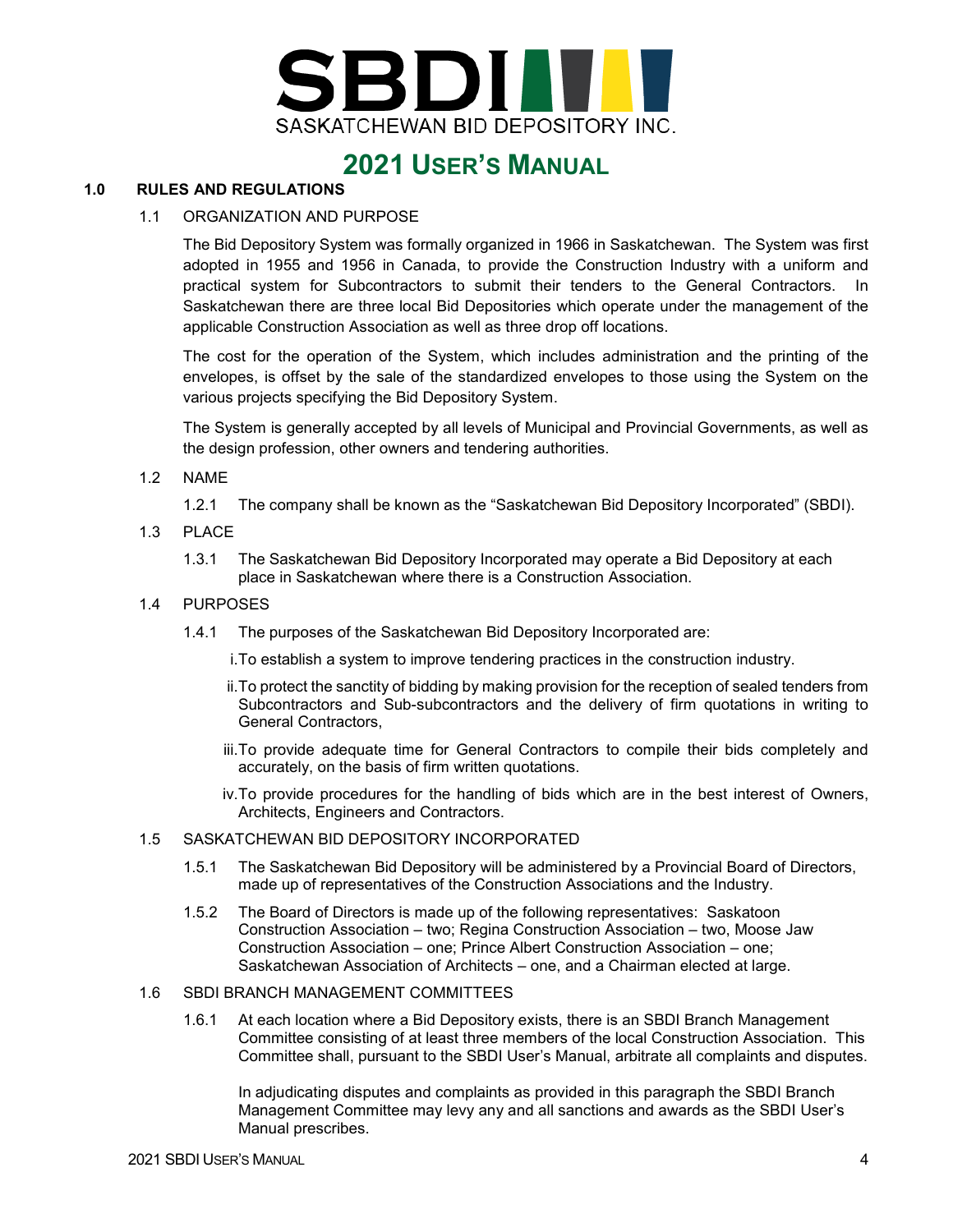

- 1.6.2 The local Construction Association may determine the rules and procedures for the appointment of members to the SBDI Branch Management Committee.
- <span id="page-3-0"></span>1.7 ADOPTION OF SBDI USER'S MANUAL
	- 1.7.1 Each SBDI Branch shall operate its Bid Depository in accordance with the SBDI User's Manual – Rules, Regulations & Trade Scopes, further known as the SBDI User's Manual.
	- 1.7.2 The SBDI Board of Directors may adopt rules and regulations from time to time, which shall apply to every SBDI Branch.
- <span id="page-3-1"></span>1.8 AMENDMENT OF SBDI USER'S MANUAL
	- 1.8.1 Any amendments to the SBDI User's Manual should be supplied in writing using Appendix V.

### <span id="page-3-2"></span>**2.0 CONDITIONS FOR USE OF BID DEPOSITORY**

- 2.1 Where a Bid Depository of the SBDI is used for the calling of tenders for a project, it shall be used for the calling of tenders for all of the trades listed in Rule 3.2.2 that are applicable to the project.
- 2.2 The SBDI Branch Management Committee shall have the exclusive right to inquire into, hear, arbitrate, and levy all sanctions and awards and the action or decision of the SBDI Branch Management Committee provided in this manual and no proceedings by or before the SBDI Branch Management Committee shall be restrained by injunction, prohibition or other process or proceeding in a court or be removable by certiorari or otherwise in any court. The use of the Bid Depository subjects the SBDI User's Manual is intended to create a code of tendering practice, which each user voluntarily assumes for their own benefit and at their own risk.

Application for appeal accepted only as set out in the procedures provided in the SBDI User's Manual.

- 2.3 Any person or corporation, who calls for tenders through the Bid Depository; or submits a bid through the Bid Depository; or accepts a bid through the Bid Depository, shall be deemed to be a user of the Bid Depository.
- 2.4 Each user of the Bid Depository agrees to be bound and shall be bound by the SBDI User's Manual and by the decisions of the SBDI Authority and the SBDI Board of Directors.
- 2.5 The use of any Bid Depository of the SBDI is at the user's risk.
- 2.6 The Saskatchewan Bid Depository Inc., the Local Construction Associations, the Saskatchewan Construction Association, the SBDI Branch Management Committees, or any of them, or any employee, officer, director or committee member of any of the said organizations is in no way liable or responsible to any user of the Bid Depository for any non-application or mis-application of the SBDI User's Manual.
- 2.7 Each SBDI Branch will supply, for a fee, to any user of the Bid Depository, a copy of the SBDI User's Manual or provide the location to the manual online (www.SBDI.ca).
- 2.8 Suggestions, in writing, relating to the operations of the Bid Depository or the amendment of the SBDI User's Manual may be made at any time by users. All suggestions will be reviewed by the SBDI Rules Review Committee.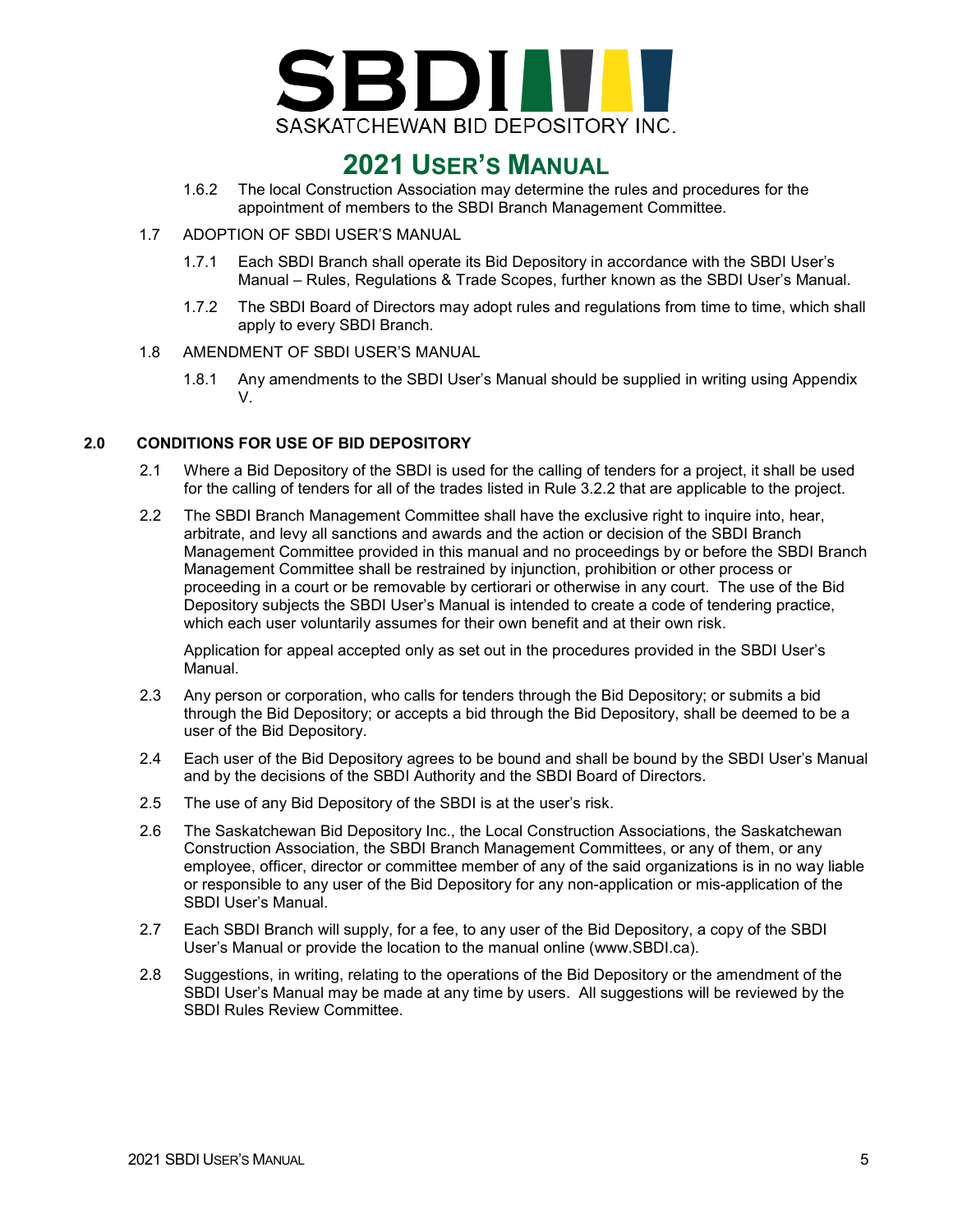

### <span id="page-4-1"></span><span id="page-4-0"></span>**3.0 GENERAL PROVISIONS**

#### 3.1 ELIGIBILITY

3.1.1 Any Contractor may use any Bid Depository of the SBDI regardless of their geographical location or their membership in any association, if they observe the SBDI User's Manual.

#### <span id="page-4-2"></span>3.2 TRADE SCOPES

- 3.2.1 Only bids submitted through the Bid Depository and in accordance with the SBDI User's Manual shall be used.
- 3.2.2 Where the word "scope" appears in the SBDI User's Manual, it refers to the Trade Scope Definitions and any Notwithstanding Conditions and Pre-Tender Rulings.

#### **The following Scopes of work are to be submitted through the Bid Depository:**

| <b>SCOPE</b>                                          | <b>YEAR REVISED</b> |
|-------------------------------------------------------|---------------------|
| <b>PILING SCOPE</b>                                   | 2012                |
| <b>REBAR SCOPE</b>                                    | 2001                |
| <b>MASONRY SCOPE</b>                                  | 2019                |
| <b>STRUCTURAL STEEL SCOPE</b>                         | 2005                |
| <b>METAL DECKING SCOPE</b>                            | 2012                |
| <b>MISCELLANEOUS METALS SCOPE</b>                     | 2005                |
| <b>MEMBRANE ROOFING AND RELATED SHEET METAL SCOPE</b> | 2016                |
| SHINGLE ROOFING AND RELATED SHEET METAL SCOPE         | 2016                |
| METAL ROOFING, CLADDING AND SOFFIT                    | 2016                |
| <b>ARCHITECTURAL WOODWORK SCOPE</b>                   | 2013                |
| <b>ENTRANCE AND STOREFRONTS SCOPE</b>                 | 2021                |
| <b>ARCHITECTURAL ALUMINUM WINDOWS SCOPE</b>           | 2021                |
| ARCHITECTURAL (FINISHING) HARDWARE SCOPE              | 2013                |
| <b>GLASS AND GLAZING SCOPE</b>                        | 2021                |
| <b>CURTAIN-WALL SCOPE</b>                             | 2021                |
| LATH, PLASTER, AND STUCCO SCOPE                       | 2008                |
| <b>DRYWALL SCOPE</b>                                  | 2005                |
| <b>DEMOUNTABLE PARTITIONING SCOPE</b>                 | 2008                |
| TILE, TERRAZZO, MARBLE AND GRANITE SCOPE              | 2001                |
| <b>SEAMLESS FLOORING SCOPE</b>                        | 2001                |
| <b>ACOUSTIC TILE AND SUSPENSION SYSTEMS SCOPE</b>     | 2003                |
| <b>RESILIENT FLOOR COVERINGS SCOPE</b>                | 2001                |
| <b>CARPETING SCOPE</b>                                | 2001                |
| <b>PAINTING SCOPE</b>                                 | 2013                |
| <b>SPECIAL WALL COATINGS SCOPE</b>                    | 2001                |
| <b>ELEVATORS SCOPE</b>                                | 2001                |
| <b>DUMBWAITERS SCOPE</b>                              | 2001                |
| <b>MOVING WALKWAYS SCOPE</b>                          | 2001                |
| <b>MECHANICAL SCOPE</b>                               | 2005                |
| <b>ELECTRICAL SCOPE</b>                               | 2011                |

#### *The Bid Depository shall be used for the calling of tenders for Mechanical Contractors' Sub-subcontractors as follows:*

| AUTOMATIC TEMPERATURE CONTROLS SCOPE                                       | 2007 |
|----------------------------------------------------------------------------|------|
| <b>INSULATION SCOPE</b>                                                    | 2005 |
| <b>SPRINKLERS (FIRE PROTECTION) SCOPE</b>                                  | 2001 |
| <b>INCINERATORS AND CHIMNEYS SCOPE - FABRICATED OR CONSTRUCTED ON SITE</b> | 2001 |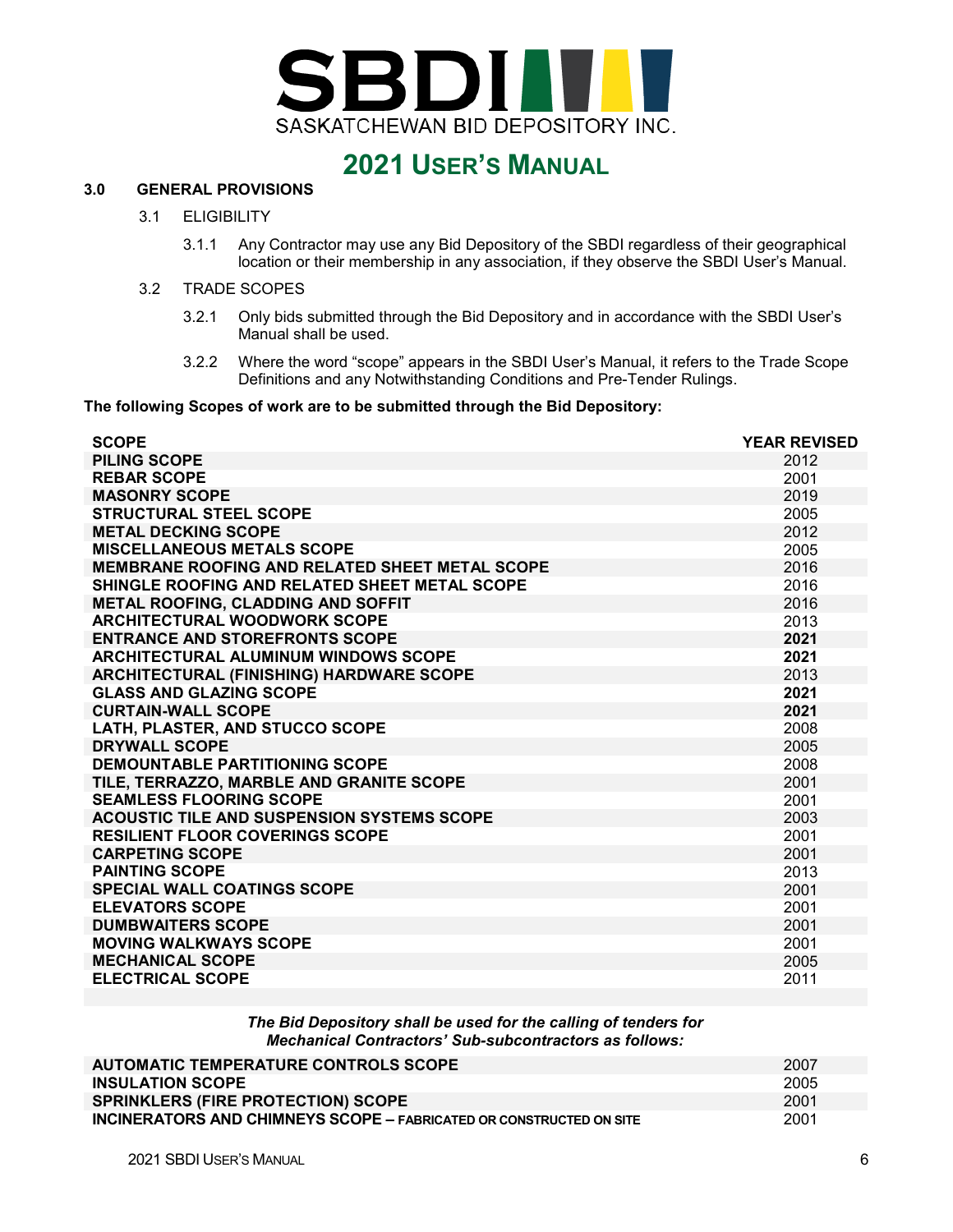

- 3.2.3 Bids will be based on Trade Scopes as defined in Rule 3.2.2, Notwithstanding Conditions, Pre-Tender Rulings as defined in Rule 4.2, and the tender documents as accepted by the SBDI Authority.
- <span id="page-5-0"></span>3.3 CLOSING TIME FOR BIDS

*NOTE: All time periods are working days.*

3.3.1 When the Bid Depository is used for the calling of tenders for Mechanical Contractors' Subsubcontractors, such bids shall close at the SBDI Authority one working day in advance of the closing time for the Mechanical Contractor.

| <b>SUBCONTRACTOR</b><br><b>CLOSING TIME</b> | <b>SUB-SUBCONTRACTOR</b><br><b>CLOSING TIME</b> |
|---------------------------------------------|-------------------------------------------------|
| 14:00 on Monday                             | 14:00 preceding Friday                          |
| 14:00 on Tuesday                            | 14:00 preceding Monday                          |
| 14:00 on Wednesday                          | 14:00 preceding Tuesday                         |
| 14:00 on Thursday                           | 14:00 preceding Wednesday                       |
| 14:00 on Friday                             | 14:00 preceding Thursday                        |

- 3.3.2 Mechanical Contractors shall name, by Sub-subcontractor and company name, on their bid at the time of bidding through the Bid Depository, all Sub-subcontractors as listed under Trade Scopes.
- 3.3.3 Subcontractors shall close at any SBDI Branch a minimum of 3 working days in advance of the General Contractors closing.

| <b>GENERAL CONTRACTORS</b> | <b>SUBCONTRACTOR</b>      |
|----------------------------|---------------------------|
| <b>CLOSING TIME</b>        | <b>CLOSING TIME</b>       |
| <b>Monday</b>              | 14:00 preceding Wednesday |
| <b>Tuesday</b>             | 14:00 preceding Thursday  |
| Wednesday                  | 14:00 preceding Friday    |
| <b>Thursday</b>            | 14:00 preceding Monday    |
| Friday                     | 14:00 preceding Tuesday   |

- 3.3.4 Bids will not be altered after closing time.
- <span id="page-5-1"></span>3.4 HOURS OF OPERATION OF BID DEPOSITORY
	- 3.4.1 The hours of each Bid Depository shall be the same as the regular working hours of the Local Construction Association.

### <span id="page-5-2"></span>3.5 DEFINITION – CONTRACTOR

3.5.1 In this SBDI User's Manual and for the purposes of the SBDI:

General Contractor: is the contractor that signs the agreement with the Owner or the Owner's representative.

Subcontractor: is the contractor submitting tenders to the General Contractor.

Sub-subcontractor: is the contractor submitting tenders to a Subcontractor.

- <span id="page-5-3"></span>3.6 DEFINITION – MEMBER
	- 3.6.1 For the purpose of the SBDI User's Manual, a "member" refers to a membership in a Construction Association in Saskatchewan.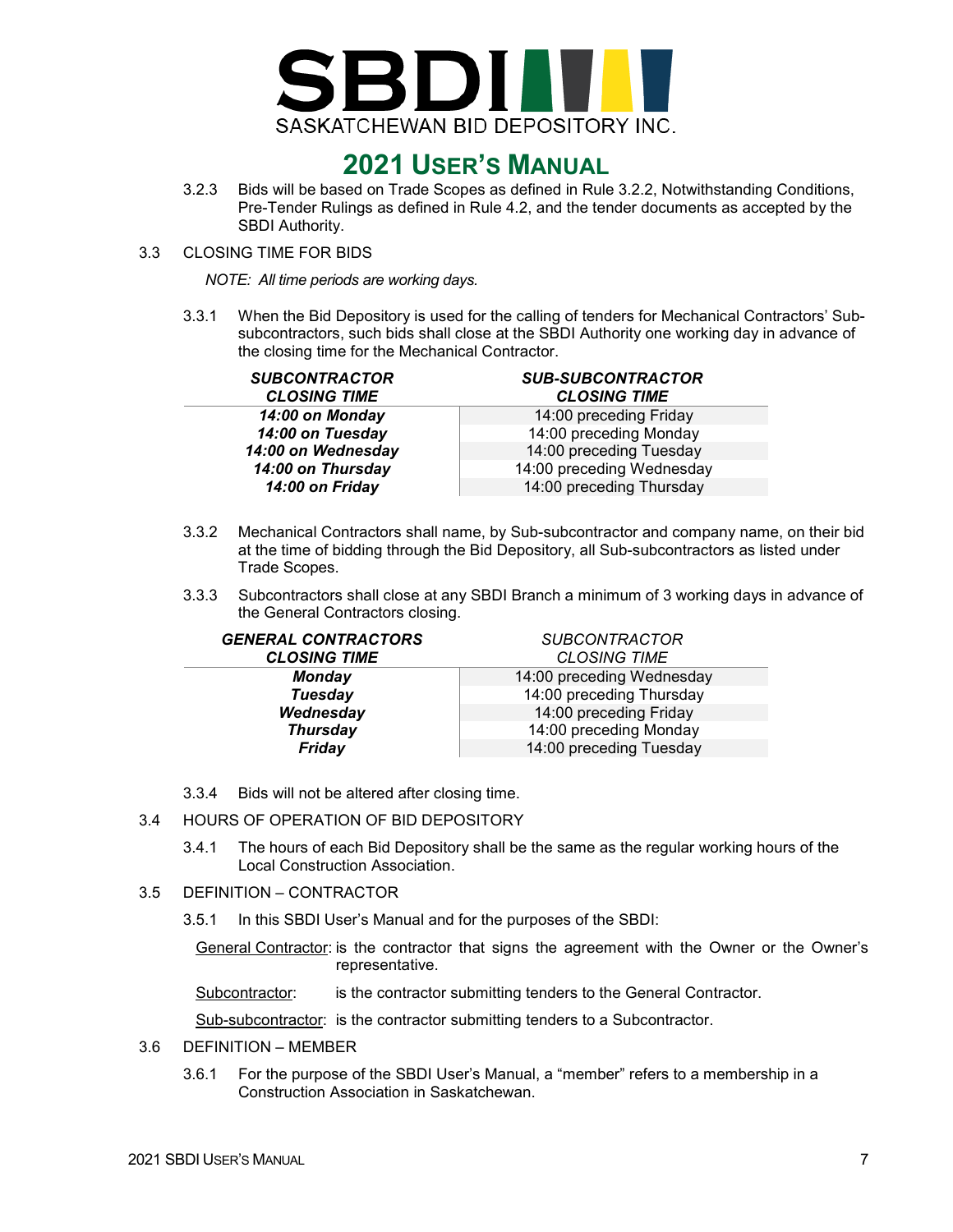

- <span id="page-6-0"></span>3.7 DEFINITION – TENDERING AUTHORITY
	- 3.7.1 For the purposes of the SBDI User's Manual, the "Tendering Authority" will refer to the party who has called for tenders on any given project.
- <span id="page-6-1"></span>3.8 DEFINITION – SBDI AUTHORITY
	- 3.8.1 For the purposes of the SBDI User's Manual, the "SBDI Authority" will refer to the SBDI Branch responsible for closing a project.
- <span id="page-6-2"></span>3.9 DEFINITION – SBDI BRANCH OF RECORD
	- 3.9.1 For the purposes of the SBDI User's Manual, the "Branch of Record" will be the branch where the closing should have taken place according to the SBDI boundary map.
- <span id="page-6-3"></span>3.10 DEFINITION – SBDI DELIVERY BRANCH
	- 3.10.1 For the purpose of common closing, this is the branch where the bidder deposits their bid.
- <span id="page-6-4"></span>3.11 DEFINITION – SBDI BRANCH MANAGEMENT COMMITTEE
	- 3.11.1 For the purposes of the SBDI User's Manual, the "SBDI Branch Management Committee" will be the Chairman selected by the Local Association Board of Directors, at least one General Contractor and selected Subcontractors as required.
- <span id="page-6-5"></span>3.12 DEFINITION – TRADE SCOPE
	- 3.12.1 Where the word "scope" appears in the SBDI User's Manual, it shall refer to the Trade Scope, as defined in Rule 3.2.2 plus, any approved Notwithstanding Conditions and Pre-Tender Rulings
- <span id="page-6-6"></span>3.13 GUIDE TO USING THE TRADE SCOPE DEFINITIONS
	- 3.13.1 Trade Scope Definitions have been prepared by the SBDI and various trade associations to identify work to be included or excluded in the bids for trades listed under the Trade Scopes of the SBDI. Tabulating items to be included in a bid provides a common basis for which bidding becomes truly competitive and fair to all concerned.
	- 3.13.2 Become familiar with the contents of the SBDI User's Manual.
	- 3.13.3 Specify the items in scopes corresponding to the Trade Scope Definitions, as all bids will be based on these definitions. Discrepancies, omissions and duplications will be minimized if this procedure is followed in conjunction with Rule 4.4.13 "Where an item falls within a Trade Scopes' specification section, that item will be picked up by that Trade Scope unless it fallswithin another Trade Scope or is specifically excluded by that Trade Scope.
	- 3.13.4 Know your Trade Scope Definitions and those of related trades, which may influence items to be included or excluded from your bid.
	- 3.13.5 Regardless of where an item appears in the tender documents for a project, the Trade Scope Definitions govern whether or not it should be included in your bid as set out in Rule 4.4.1 "Where an item falls within a Trade Scopes' specification section, that item will be picked up by that Trade Scope unless it falls within another Trade Scope or is specifically excluded by that Trade Scope."
	- 3.13.6 Number Not Used
	- 3.13.7 Number Not Used
	- 3.13.8 Use of the Trade Scope Definitions does not relieve the General Contractor from their responsibility for a complete contract.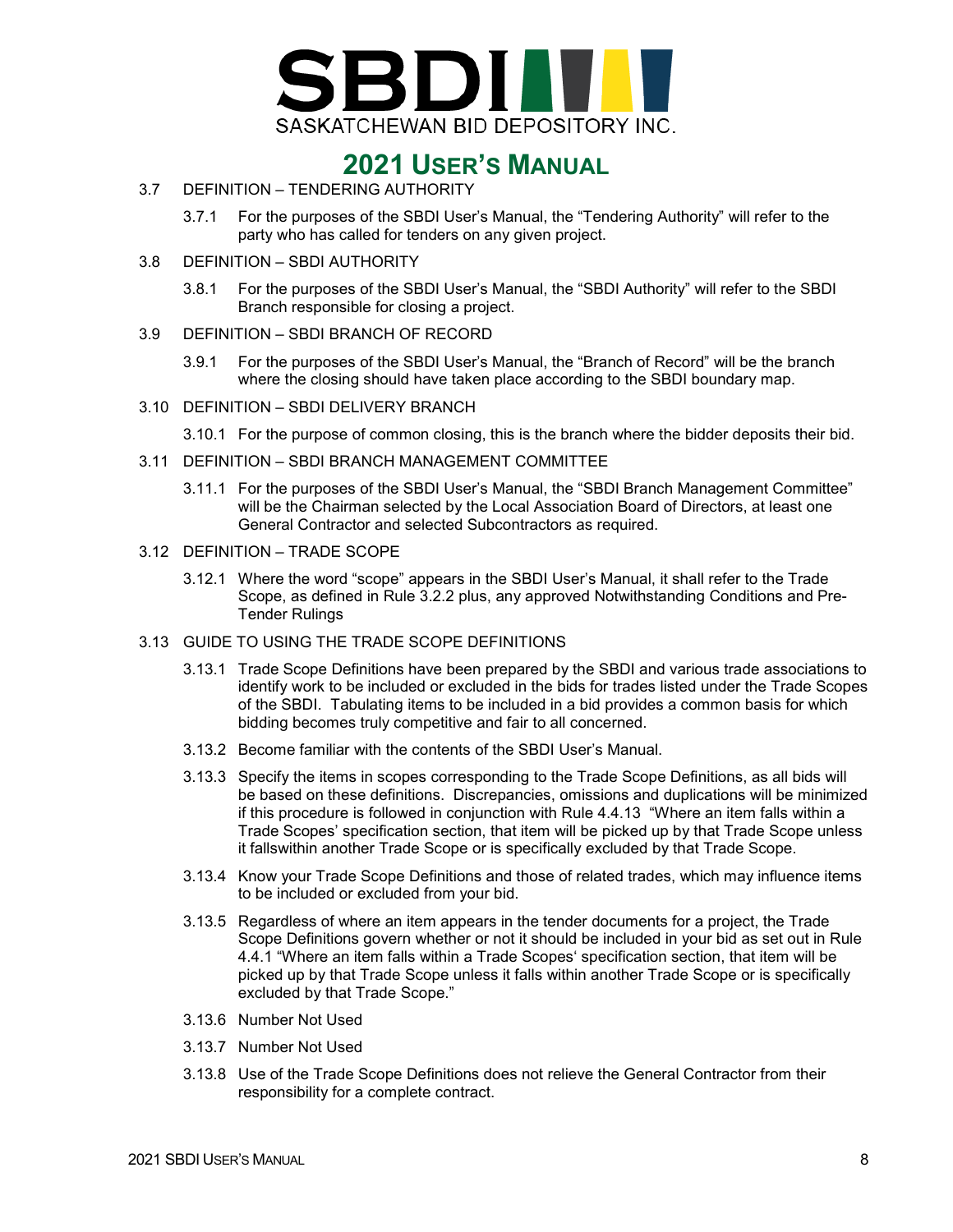

- 3.13.9 Any item of work in the tender documents that cannot clearly be identified with a Trade Scope Definition, or it appears to be included in more than one Trade Scope should be brought to the attention of the SBDI Authority Branch Management Committee in writing and request a Pre-Tender Ruling (see Appendix VII – Bidder Request Form).
- 3.13.10 Number Not Used
- <span id="page-7-0"></span>3.14 FEEDBACK
	- 3.14.1 The success of the Bid Depository is dependent on the co-operation and assistance of all users. Constant communication with the users of the Bid Depository is necessary to maintain an effective system.
	- 3.14.2 If errors, ommissions or discrepancies are noted in the SBDI User's Manual, please advise your trade association or local SBDI branch.
- <span id="page-7-1"></span>3.15 SBDI USER'S MANUAL CHANGE PROTOCOL
	- 3.15.1 Any trade association or group representing a trade scope can present proposals for changes to that trade scope to the Rules Review Committee as per the timetable set out below.
	- 3.15.2 Prior to forwarding proposed changes and/or proposed new Trade Scopes to the SBDI Head Office, all trades affected by the change and the Saskatchewan General Contractors' Association should be approached for their concurrence (see Appendix V – Proposed Changes to the SBDI User's Manual).
	- 3.15.3 The proposal is then forwarded along with correspondence from the affected Trade Associations and General Contractors' Association to the SBDI Head Office.
	- 3.15.4 The deadlines for annual changes to the SBDI User's Manual are:
		- by February 15 All proposed changes must be received for inclusion in the next User's Manual (email changes to ContactUs@SBDI.ca using Appendix V).
		- by February 24 All proposed changes must be circulated to all branches, Trade Scope Chairmen, Co-Chairmen, General Contractors' Association of Saskatchewan and all Trade Associations.
		- by April 30 Preliminary review of proposed changes by the Rules Review Committee.
		- **•** by July 15 Final response to proposed changes.
		- by August 31 Review of proposed changes and preparation of recommended changes by the SBDI Rules Review Committee.
		- by October 15 Presentation of recommended changes to the SBDI Board of Directors for approval.
	- 3.15.5 RULES REVIEW COMMITTEE

#### Members:

- a. Chairman President, Saskatchewan Bid Depository Inc.
- b. Members (to be appointed by chairman) 3 appointed representatives from each of the Regina & Saskatoon Construction Associations as follows:
	- One (1) General Contractor from each area
	- One (1) Mechanical Contractor
	- One (1) Electrical Contractor
	- Two (2) other Trade Contractors
	- Regina & Saskatoon SBDI Branch Managers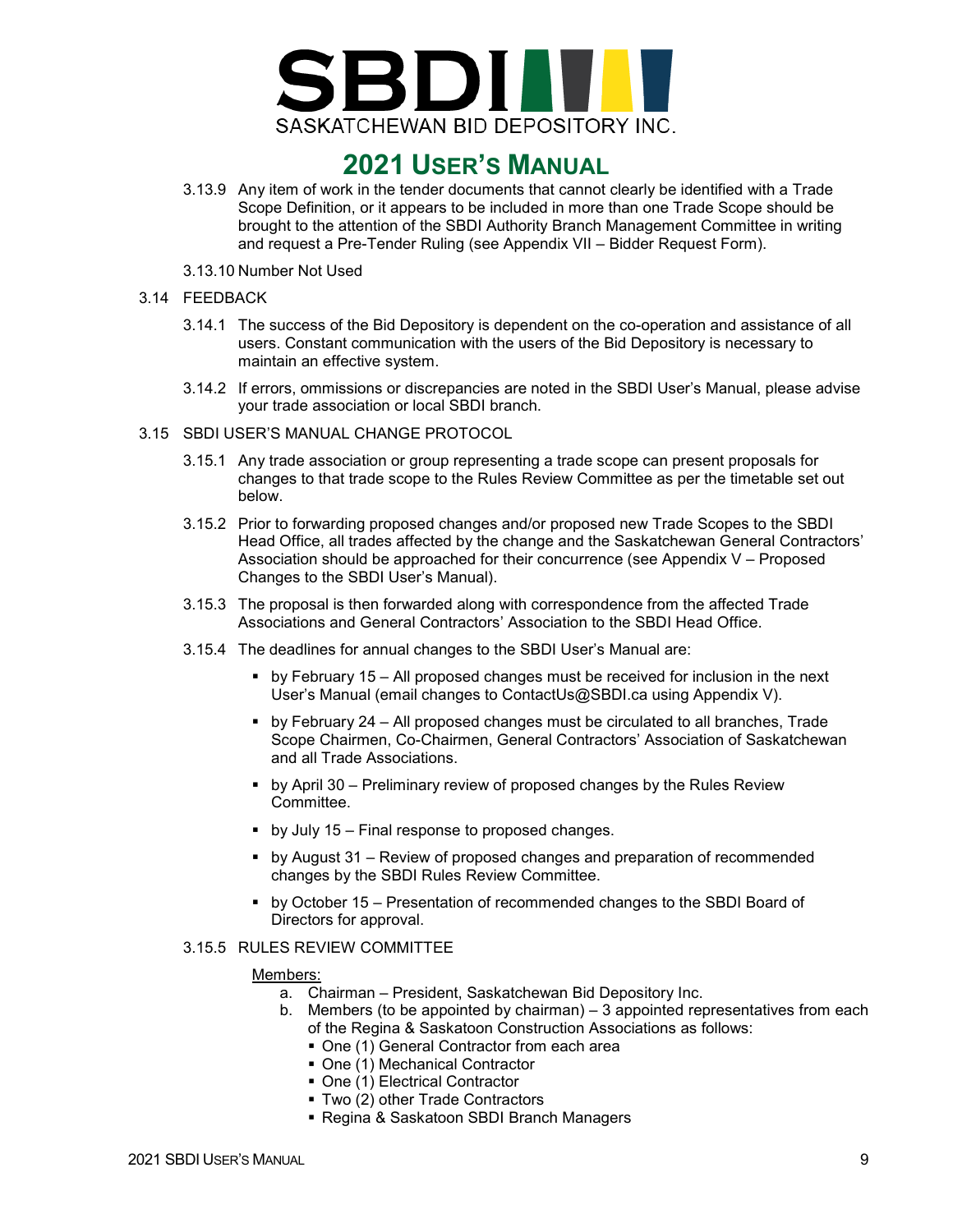

#### Responsibility:

a. The SBDI Branch Management Committee is responsible to the SBDI Board of Directors.

#### Terms of Reference:

- a. To review all proposed changes to the SBDI Trade Scope Definitions
- b. To suggest changes to the SBDI Trade Scope Definitions
- c. To invite delegations for the purpose of:
	- **Discussing individual trade scopes of work**
	- Hearing rationale for proposed changes to the SBDI Trade Scope Definitions
- d. To establish subcommittees, as required, to study select areas of trade responsibility.

#### <span id="page-8-1"></span><span id="page-8-0"></span>**4.0 RULES – BID POLICIES AND PROCEDURES**

#### 4.1 TENDERING AUTHORITY

- 4.1.1 Number Not Used
- 4.1.2 The Tendering Authority will clearly define in the tender documents that the project is using the Bid Depository.
- 4.1.3 The project will close at the SBDI Authority as set out on the SBDI Boundary Map (see Appendix VI – Boundary Zone Map). The Tendering Authority shall state at which SBDI branch the project will close.
- 4.1.4 Final addenda must be issued and received by 2:00 p.m. at the specified SBDI Authority not less than 2 working days prior to close of Subcontractor tenders (see Appendix IV – Tendering Authority Addenda Confirmation).

#### <span id="page-8-2"></span>4.2 NOTWITHSTANDING CONDITIONS / PRE-TENDER RULINGS

- 4.2.1 NOTWITHSTANDING CONDITIONS
	- a. When the Tendering Authority wishes to deviate from the established Trade Scope Definitions as set out in Rule 3.2.2, they may do so by having a Notwithstanding Condition issued with their tender documents (see Appendix VII – Bidder Request Form).
	- b. Notwithstanding Conditions must receive prior approval from the SBDI Authority.
	- c. The SBDI Authority must receive requests for Notwithstanding Conditions within a realistic time for the SBDI Branch Management Committee to address the request and meet the 2-day addenda rule (see Rule 4.1.4).
	- d. A Notwithstanding Condition takes precedence over the Trade Scope Definitions.
	- e. A Notwithstanding Condition shall apply only to the project for which it was approved.
	- f. A Notwithstanding Condition may only be used to temporarily amend SBDI Trade Scope Definitions and shall have no influence or effect on the SBDI Rules and **Regulations**

#### 4.2.2 PRE-TENDER RULINGS

a. When the Tendering Authority and/or the bidder require clarification of the tender documents relative to the Trade Scope Definitions as set out in Rule 3.2.2, they may do so by means of a Pre-Tender Ruling (Addendum) (see Appendix VII – Bidder Request Form).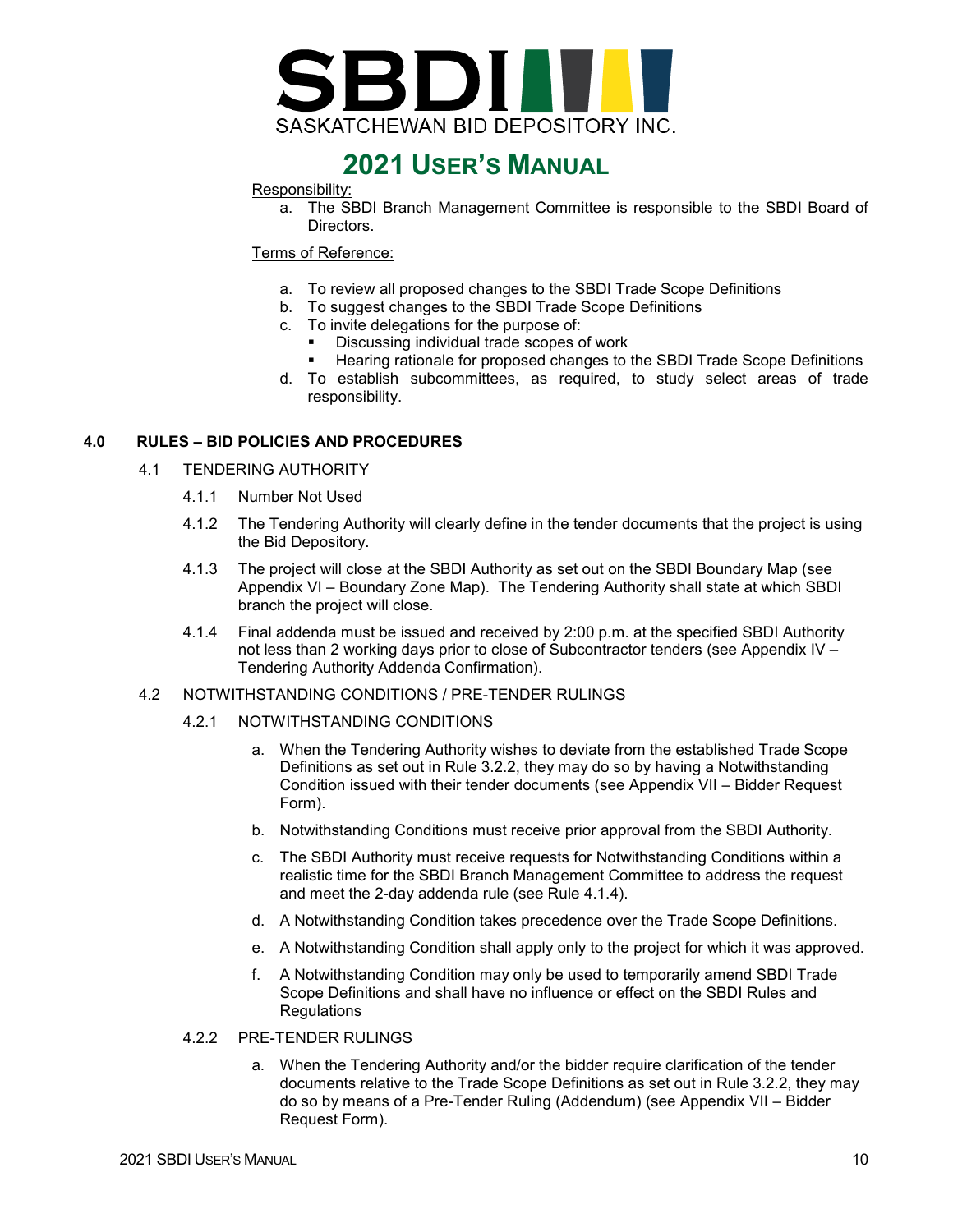

- b. Pre-Tender Rulings must receive prior approval from the SBDI Authority.
- c. The SBDI Authority must receive requests for Pre-Tender Rulings within a realistic time for the SBDI Branch Management Committee to address the request and meet the 2-day addenda rule (see Rule 4.1.4).
- d. A Pre-Tender Ruling shall apply only to the project for which it was approved.
- 4.2.3 Number Not Used
- 4.2.4 Number Not Used
- 4.2.5 Number Not Used
- <span id="page-9-0"></span>4.3 GENERAL / MECHANICAL CONTRACTORS
	- 4.3.1 Each General / Mechanical Contractor who intends to bid on a project should give notice in writing to the SBDI Authority of their intention to bid, General Contractor not less than 5 working days prior to the General Contractor closing and Mechanical Contractor not less than 3 working days prior to the Mechanical Contractor closing (see Appendix IX – Bidder Confirmation Letter).
	- 4.3.2 Penalties, as per Appendix II, shall apply if notice provisions are not adhered to. \*All subcontractor/sub-subcontractor prices received will be handled as per SBDI Rule 4.5.1 – Missed Bids.
	- 4.3.3 An SBDI Branch, upon request, will provide the names of the General / Mechanical Contractors who have advised the SBDI Authority of their intention to bid any particular project.
	- 4.3.4 Each General / Mechanical Contractor shall pay a fee to receive the SBDI Bid Package (see Appendix II – Fee Schedule).If a General / Mechanical Contractor fails to give the SBDI Authority 2 working days' notice prior to Subcontractor closing of their intention to withdraw, the General mechanical Contractor is liable for the payment of the SBDI Bid Package fee (see Appendix II – Fee Schedule).

#### <span id="page-9-1"></span>4.4 BID PROCEDURES FOR SUBCONTRACTORS AND SUB-SUBCONTRACTORS

- 4.4.1 Each Subcontractor or Sub-subcontractor listed under the Trade Scope Definitions shall bid through the Bid Depository (see Rule 3.2.2).
- 4.4.2 Each Subcontractor or Sub-subcontractor shall file their bid with the Goods and Services Tax (GST) and Provincial Sales Tax (PST) NOT included in their price.
- 4.4.3 Number Not Used
- 4.4.4 Number Not Used
- 4.4.5 It is the responsibility of Subcontractors and Sub-subcontractors to acquire the names of the General / Mechanical Contractors tendering on the project.
- 4.4.6 A separate price must be listed for each complete Trade Scope.
- 4.4.7 A lump sum combined price may be quoted for two or more complete Trade Scope sections listed under Trade Scope, but only if a separate price has been quoted for each trade scope section.
- 4.4.8 Number Not Used
- 4.4.9 If non-scope trade sections are quoted, they must be quoted as separate prices.
- 4.4.10 A Trade Scope and non-scope price cannot be used to form a combined price.
- 4.4.11 When a product or system is the exclusive franchise of one party entitled to bid and such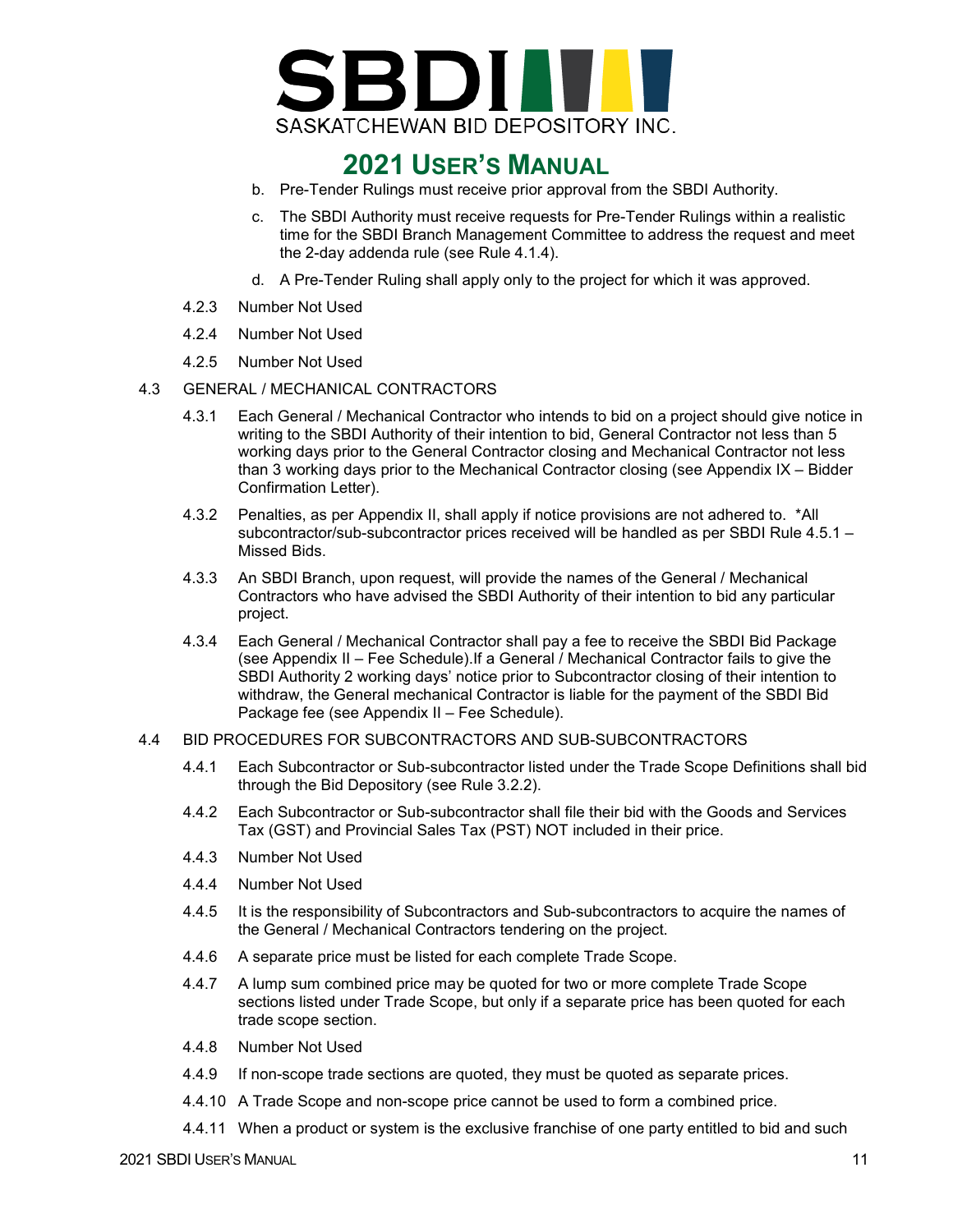

product or system is specified with no equivalent or alternate being accepted, then Rule 4.4.6 shall be construed to mean all other items excluding such exclusively franchised products or systems. Such exclusively franchised products or systems then become, in effect, a separate item which is bid separately through the Bid Depository.

- 4.4.12 Number Not Used
- 4.4.13 Where an item falls within a "Trade Scopes" specification section, that item will be picked up by that Trade Scope unless it falls within another Trade Scope or is specifically excluded by that Trade Scope.
- 4.4.14 All Bids shall remain open for a period of 15 calendar days beyond the acceptance period as required by the tender documents for the General Contractor.
- 4.4.15 If alternate prices and/or separate prices and/or unit prices are called for in the tender documents they shall be submitted through the Bid Deposiory.

Alternate prices and/or separate prices and/or unit prices not requested in the tender documents must be submitted through the Bid Depository. These alternates would not be considered to be outside the Trade Scope Definitions and therefore, must be shown as deletions and/or additions to the base price and may be part of a combined price.

- 1. If alternate prices and/or separate prices and/or unit prices are disqualified or withdrawn such a ruling will not be used to invalidate the base price*.*
- 2. If the base price is disqualified, the bidder's corresponding alternate prices and/or separate prices and/or unit price*s* are automatically disqualified.
- 3. Alternate prices and/or separate prices and/or unit prices can only be used with the base price submitted by the same contractor.
- 4. Number Not Used
- 4.4.16 All bids must be submitted in official SBDI envelopes for the SBDI Authority purchased from any SBDI branch (see Appendix II – Fee Schedule).
- 4.4.17 Subcontractors and Sub-subcontractors shall supply and submit their bids in the following manner:

One large SBDI envelope containing the following:

- 1. One small SBDI envelope for each General / Mechanical Contractor containing a copy of their bid (see Appendix I – Standard Tender Form).
- 2. One small SBDI envelope for the SBDI Authority containing a copy of their bid(s). Separate envelopes for the SBDI Authority can be submitted if preferred.

Attach to the outside of the large envelope:

- 1. One small SBDI Declaration Form envelope containing their signed Declaration Form and required security (as per Rule 4.6 – Bid Security).
- 2. One additional small SBDI envelope for the SBDI Delivery Branch, attached to the outside of the large envelope, is necessary when the SBDI Authority and the SBDI Delivery Branch are not one in the same. This envelope will contain copies of their bids to the General / Mechanical Contractors, a copy of the Declaration Form, and a copy of any security included in the tender.

It is not necessary for the bidder to give the same price to all General / Mechanical Contractors, but the SBDI Authority and the SBDI Delivery Branch must have a copy of each of their different bids given to the General / Mechanical Contractors.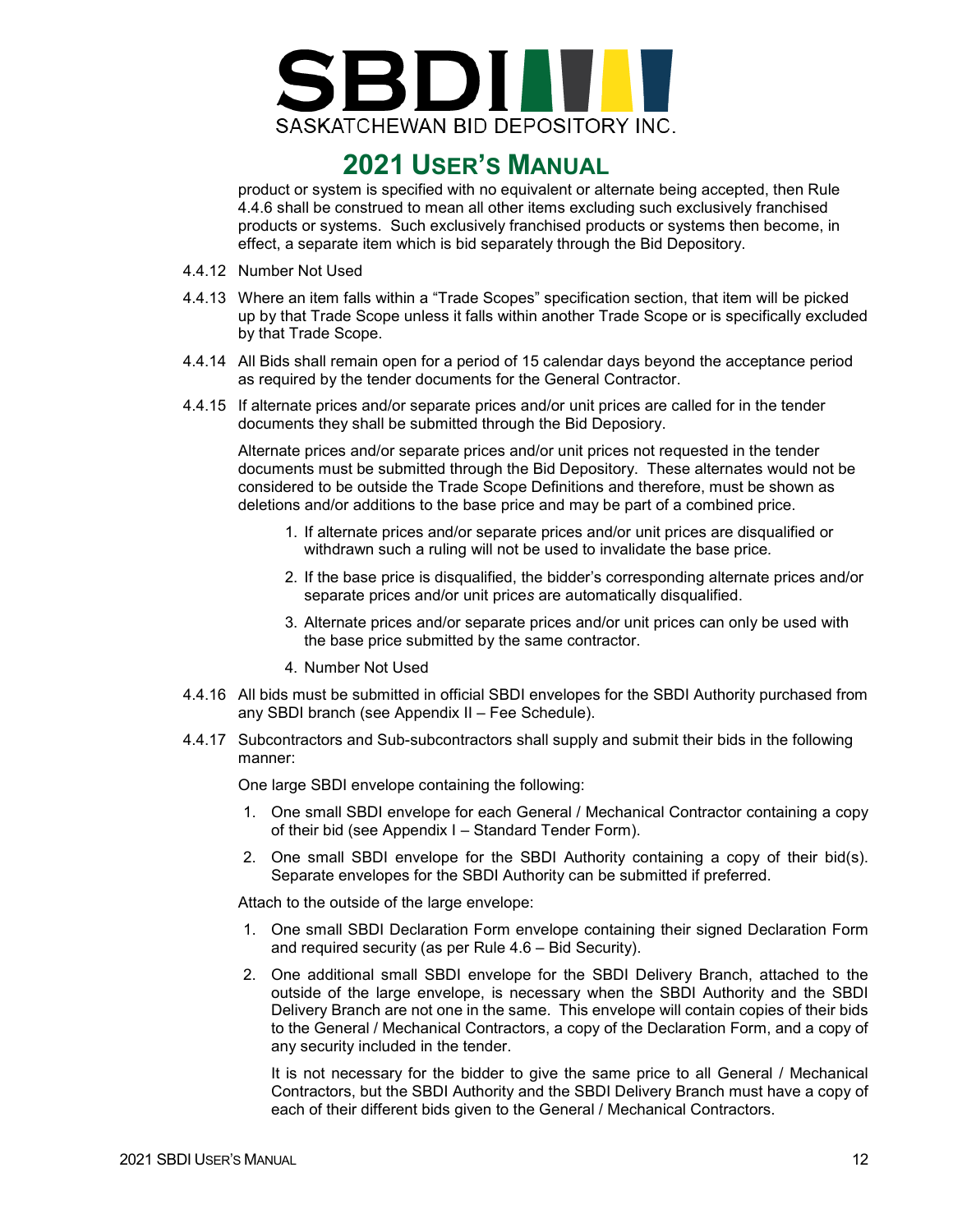

- 4.4.18 Number Not Used
- 4.4.19 The Subcontractor shall deliver their SBDI envelopes to a SBDI Delivery Branch prior to the closing time.

The Sub-subcontractor shall have the option:

- 1. To deliver their SBDI envelopes to an SBDI Delivery Branch (Moose Jaw, Prince Albert, Regina or Saskatoon only). Sub-subcontractor envelopes will be opened at the SBDI Delivery Branch and faxed to the SBDI Authority for distribution to Mechanical Contractors.
- 2. To deliver directly to the SBDI Authority for distribution to Mechanical Contractors.
- 4.4.20 Number Not Used
- 4.4.21 Only those bids received through the Bid Depository in official SBDI envelopes and addressed to a specific Contractor shall be considered legitimate and given consideration.
- 4.4.22 Late bids will not be accepted.
- 4.4.23 Number Not Used
- 4.4.24 Emailed, faxed, hand delivered amendments to a tender will be accepted if they are received prior to the established closing time and addressed to specific Mechanical Contractors / General Contractors. It is the responsibility of those making such amendments to ensure that they have been received by the SBDI Authority Branch.
- 4.4.25 Tenders shall not be altered or amended in any way after the Bid Depository closing time.
- 4.4.26 If a Subcontractor or Sub-subcontractor deviates from, varies or fails to comply with any of the provisions of the SBDI User's Manual relating to their tender, and has thereby, in the opinion of the SBDI Authority gained an unfair advantage over their competitors, their tender shall be disqualified.
- <span id="page-11-0"></span>4.5 RULES – MISSED BIDS
	- 4.5.1 When a Subcontractor / Sub-subcontractor has missed bidding to a General / Mechanical Contractor, they shall advise the SBDI Authority in writing not later than 4 hours prior to General / Mechanical Contractor closing. Subsequently the SBDI Authority will confirm the missed bid by forwarding a copy of a bid as received by the SBDI Authority, to the General / Mechanical Contractor.
	- 4.5.2 The missed bid will be confirmed in writing to the SBDI Authority (using Appendix VIII Missed Bidding Letter) in the following manner:

*"We missed bidding to (BLACK CONSTRUCTION) on (ABC HIGH SCHOOL). Please consider our bid addressed to (WHITE CONSTRUCTION) as if it were submitted to (BLACK CONSTRUCTION). (SIGNED) Subcontractor."*

This notice must be received not later than 4 hours prior to the General / Mechanical Contractor closing.

- 4.5.3 The SBDI Authority shall forward to (BLACK CONSTRUCTION) confirmation of the price submitted to (WHITE CONSTRUCTION).
- 4.5.4 There will be a fee for missed bidding (see Appendix II Fee Schedule).
- 4.5.5 If the General / Mechanical Contractor did not provide proper notice of their intention to bid (as per Rule 4.3.1), the fee will be picked up by that General / Mechanical Contractor.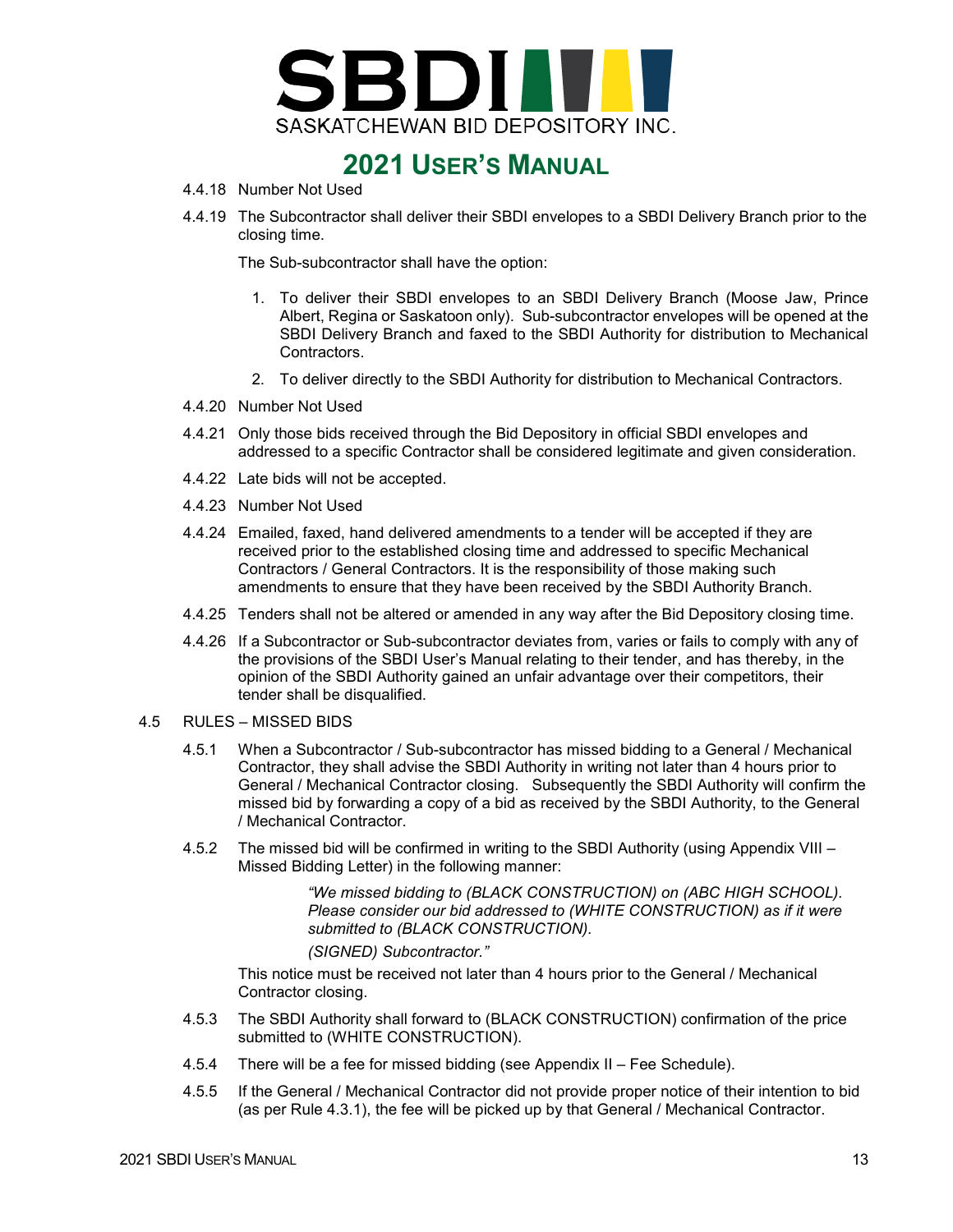

- <span id="page-12-0"></span>4.6 RULES – BID SECURITY
	- 4.6.1 All Subcontractors and Sub-subcontractors shall enclose in the "Declaration Form Envelope" the Declaration Form fully completed. If the cumulative price of all trade scopes from one subcontractor / sub-subcontractor is over \$40,000.00, the Declaration Form shall be accompanied by an original Bid Bond\* for 10% of the amount of the tender's cumulative total naming as obligee "the Successful General / Mechanical Contractor", or a Certified Cheque for 10% of the amount of the tender's cumulative total, made payable to the Saskatchewan Bid Depository Inc., care of the Authority Branch. If the bid is under \$40,000.00, this must be indicated on the Declaration Form. The Declaration Form envelope containing these documents must be attached outside the large Bid Depository Envelope (see Appendix III – Declaration Form).

\*NOTE: Bid Bonds / Certified Cheques shall be valid for 15 calendar days beyond the acceptance period as required by the tender documents for the General Contractor (i.e. if the acceptance period is 60 days, the bid bond must be made out for at least 75 days).

Declaration Forms will be supplied without charge with purchase of envelopes.

- 4.6.2 A Declaration Form, Bid Bond or Certified Cheque is not necessary in a case where a General / Mechanical Contractor is submitting a Trade Scope tender to himself.
- 4.6.3 In the event that the Declaration Form, and/or the required Bid Security is incomplete or not deposited by a Subcontractor or Sub-subcontractor at closing, that contractor's bid shall not be released to the General / Mechanical Contractor(s) and shall be returned unopened.
- 4.6.4 Number Not Used
- 4.6.5 Bid Security will be released by the SBDI Authority to the Sub-contractor or Subsubcontractors as follows:
	- 1. In the event the tender is withdrawn as per SBDI rule 4.7
	- 2. In the event the tender is disqualified as per SBDI rule 5.5.6
	- 3. In the event the sub-contract is awarded, executed and confirmed in writing by General Contractor to the SBDI Authority Branch
	- 4. In the event that the Sub-Contractor or Sub-subcontractor is not named on the tenders of the apparent three (3) low General Contractor or Mechanical Contractor (as per Declaration Form)
	- 5. Upon acceptance of a contract by the Sub-Contractor or Sub-subcontractor firm and upon providing a performance bond, if requested (as per Declaration Form)

#### <span id="page-12-1"></span>4.7 RULES – WITHDRAWAL OF TENDERS

4.7.1 Up to 48 hours (two working days) after the sub-contractor closing time, sub-contractors may, by advising the SBDI Authority, withdraw their tender and have their Bid Bond or Certified Cheque returned.

Sub-subcontractors may withdraw their tenders up to 4 hours prior to closing of Subcontractors' tenders, with the same procedure as for Subcontractors above.

- 4.7.2 Subcontractors / Sub-subcontractors who withdraw their bids shall:
	- 1. Deliver a letter of withdrawal and applicable fees + GST to any SBDI Delivery Branch. The SBDI Delivery Branch will advise the SBDI Authority of the withdrawal.
	- 2. Where there is no SBDI Delivery Branch, deliver the required letter of withdrawal and applicable fees *+* GST to a person of trust as designated by the SBDI Authority.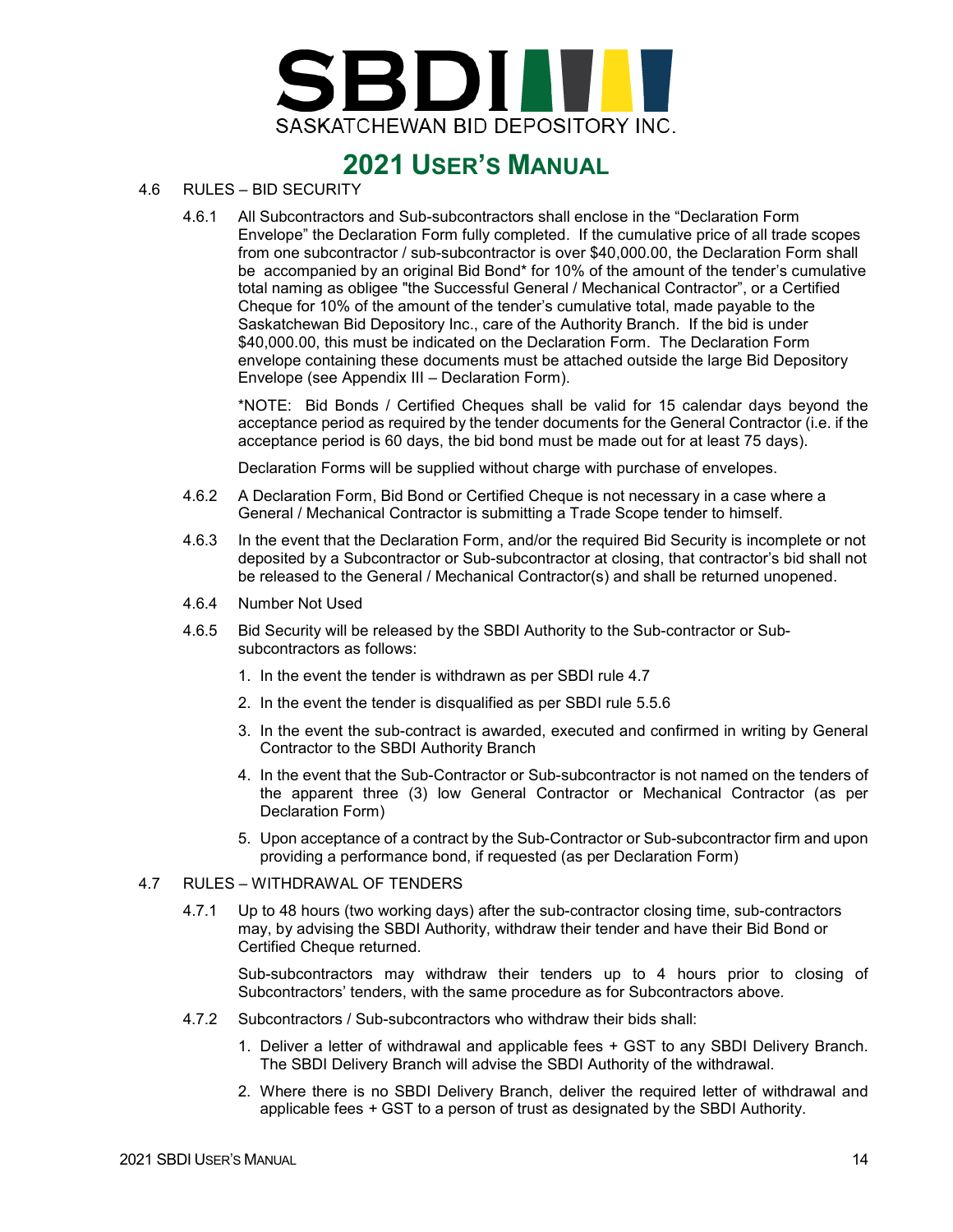

- 4.7.3 Upon payment of the withdrawal fee, the SBDI Authority will advise all General / Mechanical Contractors and the Tendering Authority of the withdrawal and confirm same in writing (see Appendix II – Fee Schedule).
- 4.7.4 Where a combined price is submitted, and the price for one Trade Scope section is withdrawn, the combined price must be withdrawn or if the combined price is withdrawn, at least one separate price must also be withdrawn.
- 4.7.5 When the single bid rule 4.9.1 or 4.9.2 has been applied, and a tender has been received through the Bid Depository which is subsequently withdrawn that bidder will be ineligible to re-bid that Trade Scope.
- <span id="page-13-0"></span>4.8 RULES – PROCEDURES FOR GENERAL / MECHANICAL CONTRACTORS
	- 4.8.1 General Contractors should list with the SBDI Authority, at least 5 working days prior to the General Contractor closing and must indicate, at least 5 working days prior to their closing, if any, which scopes will be done by their OWN FORCES (see Appendix IX – Confirmation Letter).

Mechanical Contractors should list with the SBDI Authority, at least 3 working days prior to the Mechanical Contractor closing and must indicate, at least 3 working days prior to their closing, if any, which scopes will be done by their OWN FORCES (see Appendix IX – Confirmation Letter).

- 4.8.2 A General / Mechanical Contractor need not accept the lowest tender received, but shall not carry in their tender a designated Subcontractor / Sub-subcontractor's bid not properly received through the Bid Depository.
- 4.8.3 If a duly listed General / Mechanical Contractor does not receive, through the Bid Depository, any bids for a particular trade, he is then free to obtain bids from outside sources for the particular trade.
- 4.8.4 Each General / Mechanical Contractor is responsible for picking up their bids from the SBDI Authority.
- 4.8.5 Where a General / Mechanical Contractor lists their own forces for the work to be performed, it is mandatory that he does the work with their own employees, or in the event he is unable to do so, at a later date, must use one of the Subcontractors / Subsubcontractors who bid through the Bid Depository and must not call for bids from other sources. The General / Mechanical Contractor must use one of the Subcontractors / Subsubcontractor's original prices as submitted through the Bid Depository.
- 4.8.6 A withdrawn or disqualified bid will not be considered an originally submitted bid.
- <span id="page-13-1"></span>4.9 RULES – SINGLE BIDS
	- 4.9.1 Where more than one General Contractor, who has notified the SBDI Authority in writing 5 working days prior to their bid closing of their intention to bid the project, receives a single bid, they may notify the SBDI Authority in writing at least 22 hours prior to the tender closing that they have received a single bid. Having received more than one such notice from qualified General Contractors, the SBDI Authority shall then notify all General Contractors accordingly. All General Contractors will then be free to seek and use other prices for that trade scope. The issuer of a single bid, if not accepted, shall be notified and shall have the opportunity to re-bid.
	- 4.9.2 Where more than one Mechanical Contractor who has notified the SBDI Authority in writing 3 working days prior to their bid closing of their intention to bid the project, receives a single bid, they may notify the SBDI Authority in writing at least 2 hours prior to the tender closing that a single bid exists. Having received more than one such notice from qualified Mechanical Contractors, the SBDI Authority shall then notify all Mechanial Contractors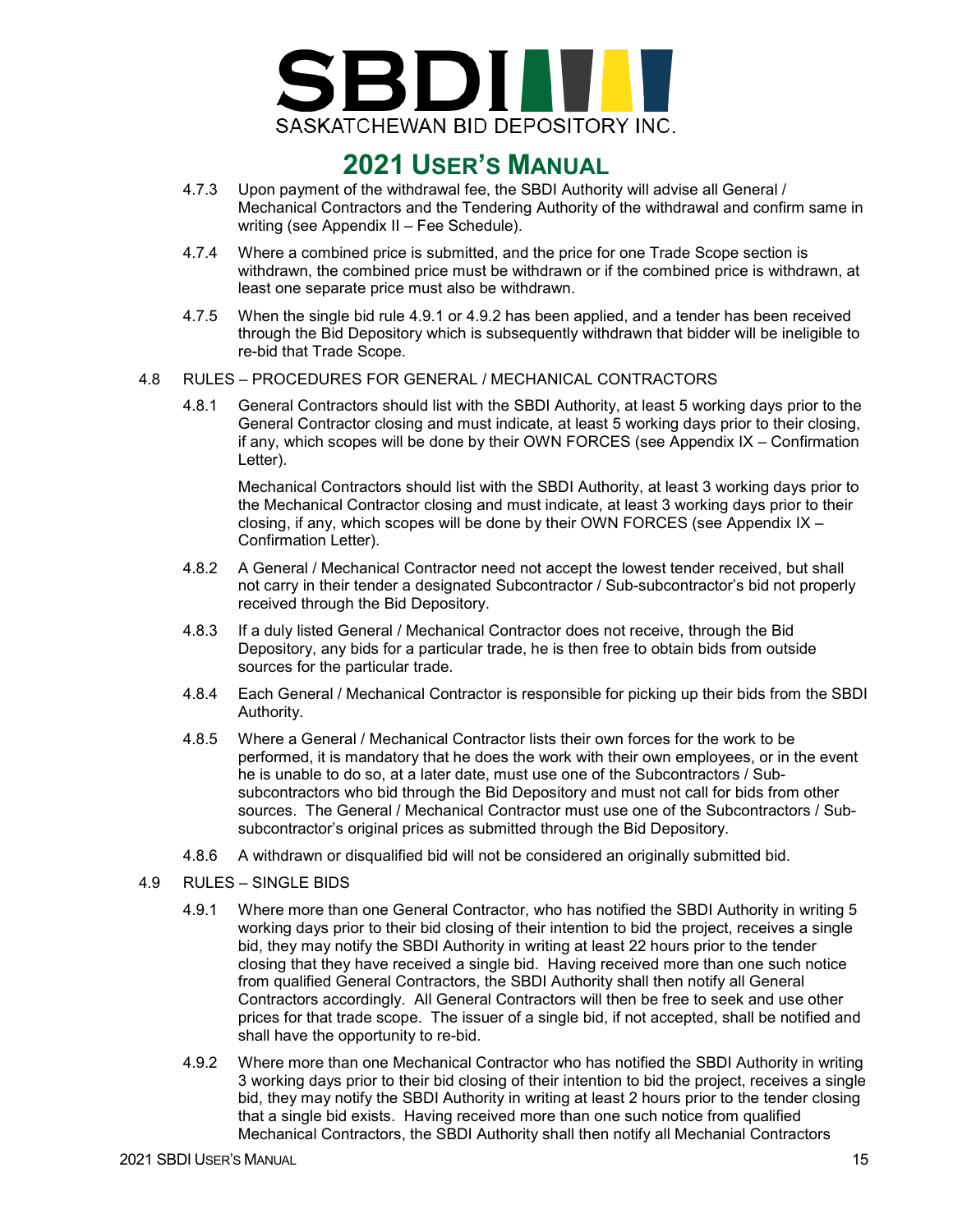

accordingly. All Mechanical Contractors will then be free to seek and use other prices for that trade. The issuer of a single bid, if not accepted, shall be notified and shall have the opportunity to re-bid.

- <span id="page-14-0"></span>4.10 RULES – SUCCESSFUL GENERAL / MECHANICAL CONTRACTOR
	- 4.10.1 When a General / Mechanical Contractor has been named officially, the SBDI Authority shall keep a copy of the bids for two years.
	- 4.10.2 Number Not Used
	- 4.10.3 Each Subcontractor or Sub-subcontractor whose bid, on a specific project, has been accepted by the SBDI Authority may examine the tabulated base tender prices submitted to the successful General / Mechanical Contractor for their scope only.
	- 4.10.4 No one is entitled to see the bids, except the members of the SBDI Authority Branch Management Committee investigating a complaint.
- <span id="page-14-1"></span>4.11 RULES – P.C. SUMS, CASH ALLOWANCES AND/OR CONTINGENCY FUNDS
	- 4.11.1 If P.C. Sums, Cash Allowances and/or Contingency Funds are referenced in the bid documents specification sections the Sub Contractor / Sub Subcontractor's shall include them in their tender.
	- 4.11.2 If P.C. Sums, Cash Allowances and/or Contingency Funds are referenced in the bid documents specification sections and the General Conditions the Sub Contractor / Sub Subcontractor's shall include them in their tender.
	- 4.11.3 If P.C. Sums, Cash Allowances and/or Contingency Funds are referenced in the general conditions only the Sub Contractor / Sub Subcontractor's shall not include them in their tender.

#### <span id="page-14-2"></span>**5.0 RULES – COMPLAINTS**

- 5.1 In the event of a complaint, the members of the SBDI Authority Branch Management Committee or any official they designate may examine all tenders, envelopes or other documents relevant to the complaint.
- 5.2 Complaints concerning any irregularities of a Subcontractor bid shall be made up to 24 hours prior to General Contractor tender closing, or 4 hours after the Sub-subcontractor tender closing, confirmed in writing (see Appendix VII – Bidder Request Form), and accompanied with the appropriate administration fee (see Appendix II – Fee Schedule).
- 5.3 In the event that the Subcontractor / Sub-subcontractor lodging the complaint is located where a SBDI Branch does not exist, he may deliver the required letter and fees to a person of trust as designated by the SBDI Authority.
- 5.4 If possible, the Subcontractor / Sub-subcontractor must be contacted and advised of the particulars of the complaint. Reasonable opportunity to make representations shall be given. Presentation in writing may be made to the SBDI Authority or their designate within the time frame available to the Committee.
- 5.5 Any representations made by the Subcontractor / Sub-subcontractor shall be considered along with the examination of all other relevant information under consideration by the SBDI Authority.
- 5.6 If the complaint is upheld and the Subcontractors' / Sub-subcontractors' bid is found to be in contravention of the SBDI User's Manual, the SBDI Authority may declare the tender to be disqualified. All SBDI Authority decisions on Federal Projects must be reviewed by representatives of the Federal Contracting Authority prior to the Management decision being implemented. The SBDI Authority shall notify the bidding General / Mechanical Contractors of the disqualified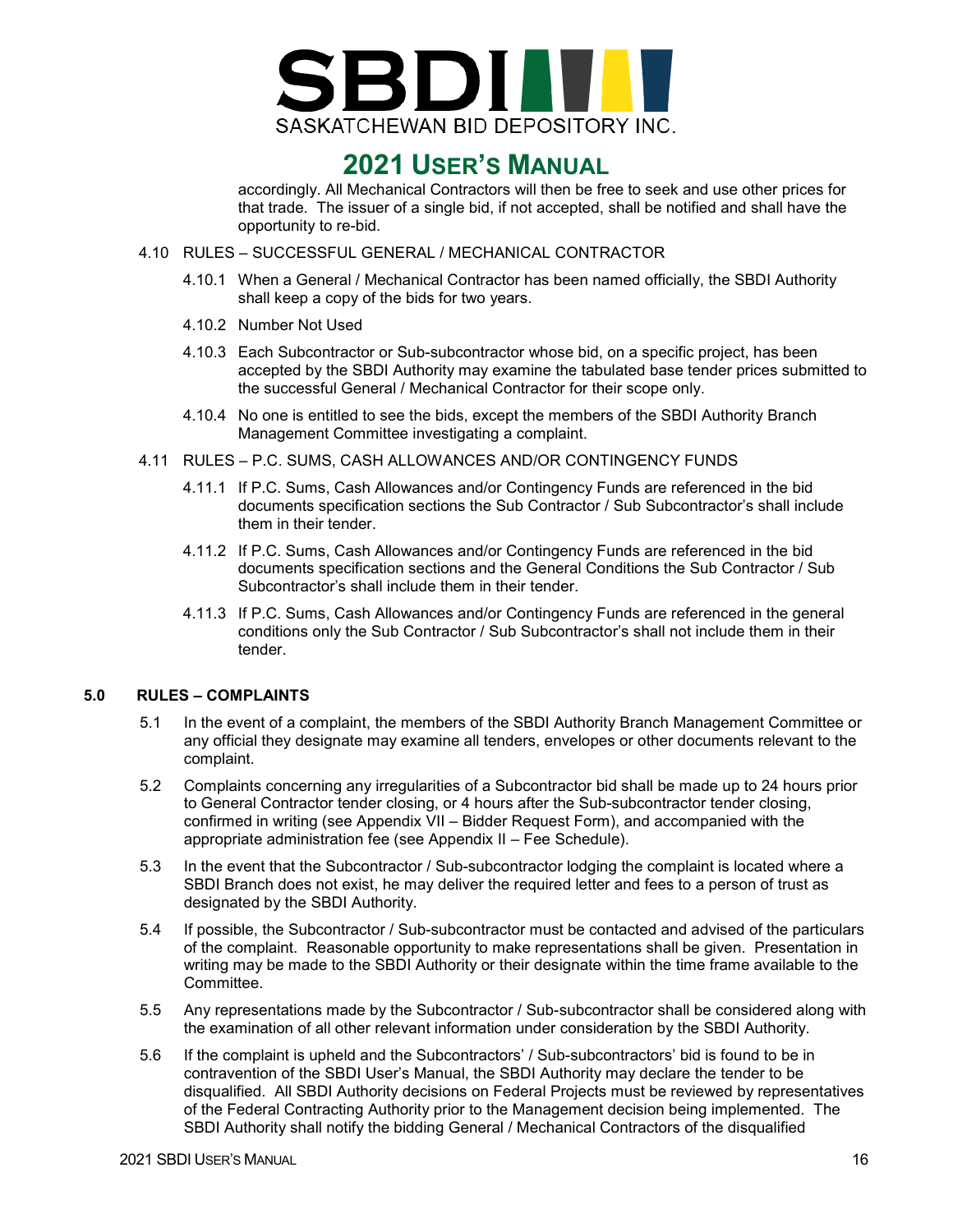

Subcontractor / Sub-subcontractor as soon as reasonably possible.

- 5.7 A General / Mechanical Contractor shall not enter into a contract with any Subcontractor / Subsubcontractor whose tender has been disqualified or who has not submitted a tender through the Bid Depository in accordance with the SBDI User's Manual or who is found guilty by the SBDI Authority of contravening any provisions of the SBDI User's Manual.
- 5.8 Complaints against General Contractors will be considered at any time.
- 5.9 The General Contractor, against whom the complaint is made, shall be informed of the complaint with full particulars as soon as reasonably possible and shall have the right to make representations, either verbally or in writing, to the SBDI Authority.

### <span id="page-15-0"></span>**6.0 DISPUTES AFTER CLOSING**

- 6.1 If, after contract award, Contractors cannot agree to the meaning or intent of the "Trade Scope Definitions" they may bring it to the SBDI Authority for a ruling.
- 6.2 The SBDI Authority will require, from all parties, a dispute adjudication fee (see Appendix II Fee Schedule).
- 6.3 Rulings by the SBDI Authority, in respect to meaning or intent of the Trade Scope Definitions shall be final.
- 6.4 Requests for rulings on Trade Scope Definitions should be directed to the SBDI Authority. Requests must be, in writing, stating the problem and providing all relevant information including tender documents.
- 6.5 The SBDI Authority will not render a ruling unless the party making the request has notified all other parties involved and that all parties have agreed in writing to accept the ruling of the SBDI Authority.

#### <span id="page-15-1"></span>**7.0 RULES – PENALTIES**

- 7.1 Any infraction of this SBDI User's Manual may result in the disqualification of a tender.
- 7.2 A Subcontractor / Sub-subcontractor whose tender has been declared disqualified, or whose tender has been found by the SBDI Authority to contravene any provisions of the SBDI User's Manual, or who has not submitted a tender through the Bid Depository, enters into a contract with a General / Mechanical Contractor, is liable to a minimum 30 days suspension from use of any of the SBDI branches.
- 7.3 A General / Mechanical Contractor who uses, within their tender, a bid from a Subcontractor / Subsubcontractor after he has received notice from the SBDI Authority that such Subcontractors' / Subsubcontractors' bid has been disqualified, or who uses, within their tender, a bid which was required through the Bid Depository and was not received through the Bid Depository, or who is found guilty by the SBDI Authority of contravening any provisions of the SBDI User's Manual, is liable to a minimum 30 days suspension from use of any of the SBDI branches.

### <span id="page-15-2"></span>**8.0 RULES – SUSPENSIONS**

- 8.1 When an SBDI Authority imposes a suspension on a Subcontractor / Sub-subcontractor or General Contractor, the SBDI Authority shall notify the Subcontractor / Sub-subcontractor or General Contractor of such suspension by delivery in person to the Contractor, or by sending as registered mail, a notice of suspension.
- 8.2 A notice of suspension shall be deemed to have been given or sent if given personally to the recipient Subcontractor / Sub-subcontractor or General Contractor or on the 3RD working day after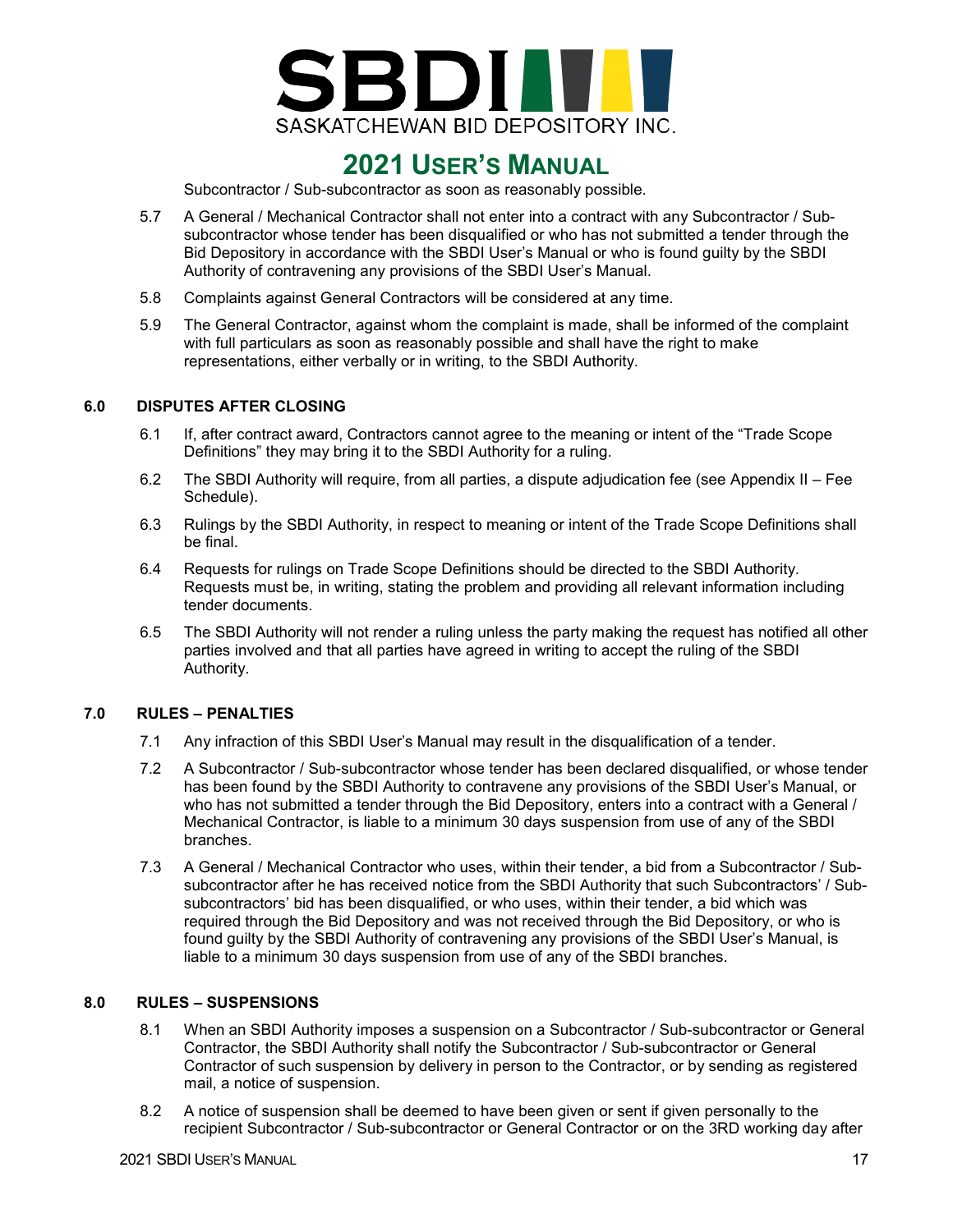

the date on which it was mailed as registered mail.

- 8.3 A suspension shall commence on the day immediately following the expiry of the period in which to file an appeal (as per Rule 9.0) or on the day immediately following the date on which the Appeal Committee upholds or varies the terms of a suspension.
- 8.4 Where a Subcontractor / Sub-subcontractor or General Contractor has been suspended from use of any SBDI branch, then that suspension shall be applied to that Contractors' affiliated subsidiary holding and related companies as defined in the Business Corporations Act and to any firm, partnership, sole proprietorship or limited company which, in the opinion of the SBDI Authority appears to control or be controlled by the suspended Contractor.

#### <span id="page-16-0"></span>**9.0 RULES – APPEALS**

- 9.1 Any General Contractor, Subcontractor or Sub-subcontractor against whom a penalty has been imposed by the SBDI Authority, may appeal within 7 calendar days of having received notice of such penalty in writing to the Appeal Committee. The appellant must provide all relevant information including tender documents.
- 9.2 The Appeal Committee shall be appointed by the President, consisting of two General Contractors, two Subcontractors and the Chair of the SBDI.
- 9.3 Each request for an appeal hearing shall be accompanied by a cheque or money order payable to the Saskatchewan Bid Depository Inc; such sum to be refundable if the appellant is successful and the suspension is repealed by the Appeal Committee (see Appendix II – Fee Schedule).
- 9.4 Any Subcontractor / Sub-subcontractor or General Contractor who is appealing may appear in person on their own behalf or may be represented by counsel. He shall advise the Appeal Committee at the time of filing their appeal whether he will be represented by counsel or not.
- 9.5 Each appeal shall be dealt with as soon as is reasonably possible and the hearing date shall be fixed within 14 calendar days of the receipt of the appeal at the SBDI Head Office.
- 9.6 The Appeal Committee shall have access to all files, tender documents, contract documents and any other information relevant to the appeal.
- 9.7 The Appeal Committee has power to confirm, to vary or to dismiss any suspension imposed by the SBDI Authority and may order the reimbursement of any sum paid in advance to have the appeal heard.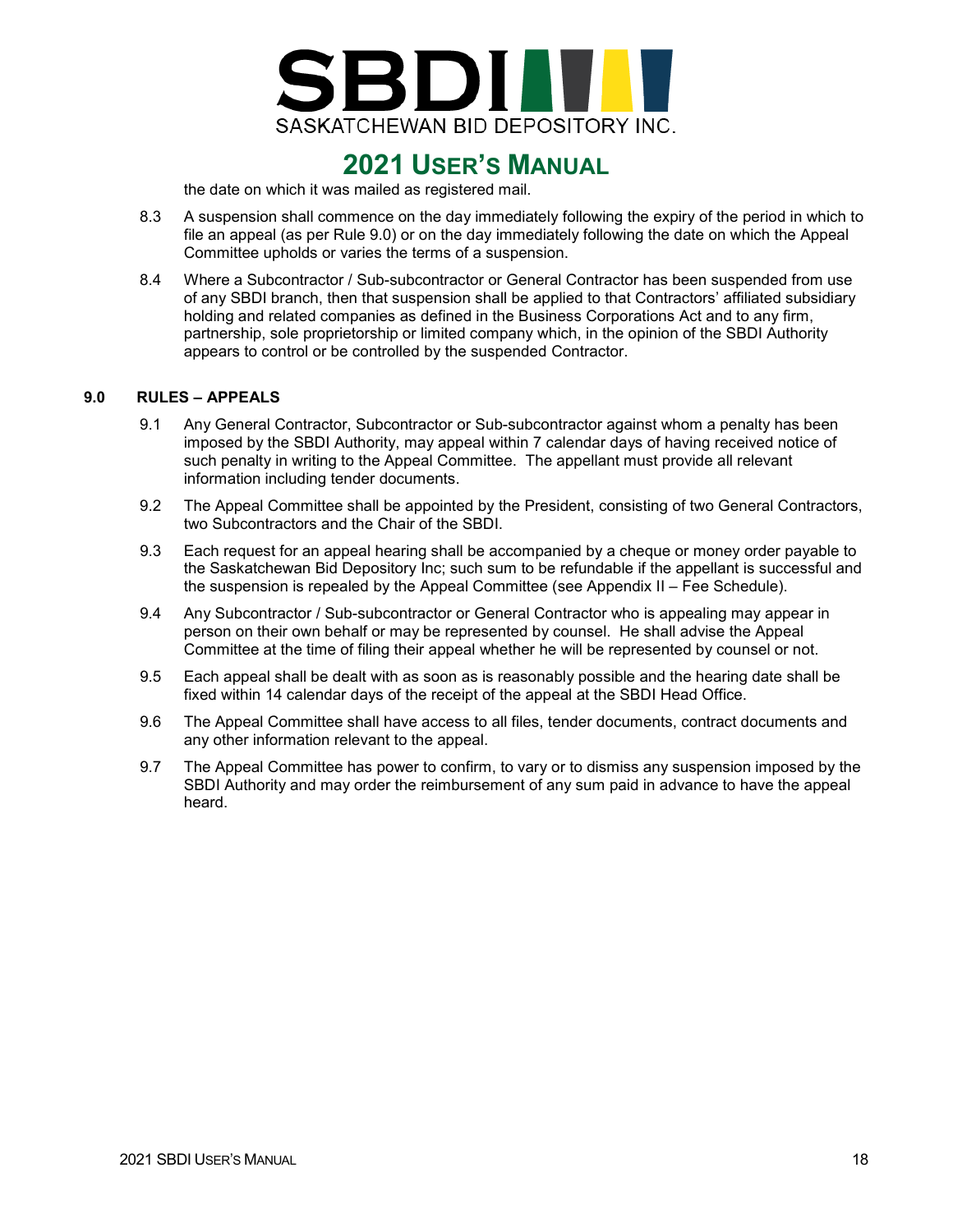

### <span id="page-17-0"></span> $10.0$ **FORM APPENDICES** STANDARD TENDER FORM 2002 2003 2004 12:30 12:30 12:30 12:30 12:30 12:30 12:30 12:30 12:30 12:30 12:30 12:30 12:30 12:30 12:30 12:30 12:30 12:30 12:30 12:30 12:30 12:30 12:30 12:30 12:30 12:30 12:30 12:30 12:30 12:30 12:30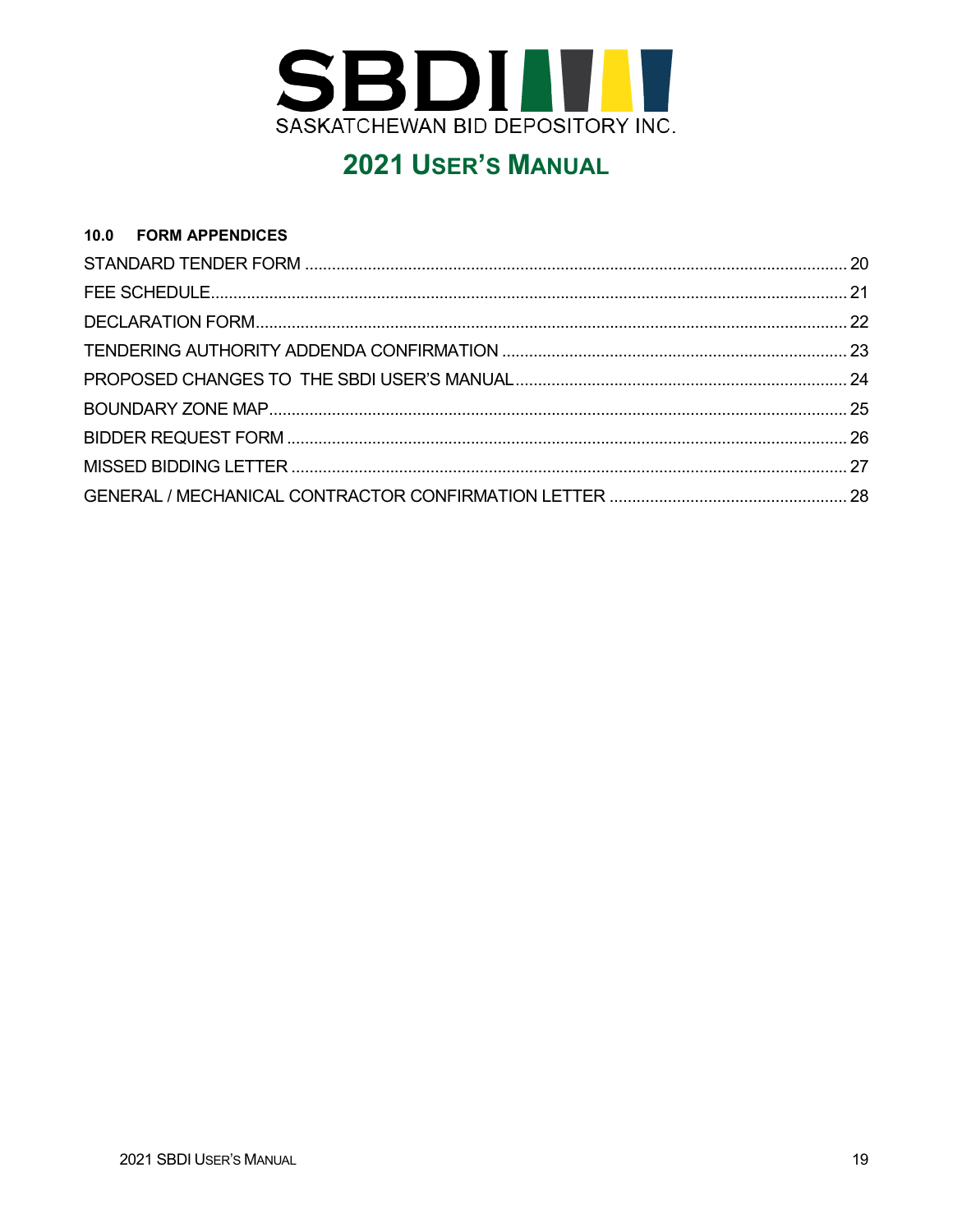

### <span id="page-18-0"></span>**APPENDIX I**

# **STANDARD TENDER FORM**

| PROJECT:                         |                                                                                                       |                                                                                                                                                                                                                               |               |
|----------------------------------|-------------------------------------------------------------------------------------------------------|-------------------------------------------------------------------------------------------------------------------------------------------------------------------------------------------------------------------------------|---------------|
|                                  |                                                                                                       |                                                                                                                                                                                                                               |               |
| ADDRESS:                         |                                                                                                       |                                                                                                                                                                                                                               |               |
|                                  |                                                                                                       |                                                                                                                                                                                                                               |               |
|                                  | We are pleased to submit our tender for the following SBDI trade scope(s):                            |                                                                                                                                                                                                                               |               |
|                                  |                                                                                                       |                                                                                                                                                                                                                               | $\frac{1}{2}$ |
|                                  |                                                                                                       |                                                                                                                                                                                                                               | $\frac{1}{2}$ |
|                                  |                                                                                                       |                                                                                                                                                                                                                               | .             |
|                                  |                                                                                                       |                                                                                                                                                                                                                               |               |
|                                  |                                                                                                       |                                                                                                                                                                                                                               |               |
| (Use another sheet if necessary) | ALTERNATES, SEPARATE & UNIT PRICES                                                                    | Deduct from Price                                                                                                                                                                                                             | Add to Price  |
|                                  |                                                                                                       |                                                                                                                                                                                                                               |               |
|                                  |                                                                                                       |                                                                                                                                                                                                                               |               |
|                                  |                                                                                                       |                                                                                                                                                                                                                               |               |
|                                  | $\sim$ \$ $\sim$                                                                                      |                                                                                                                                                                                                                               |               |
|                                  | PC SUMS / CASH ALLOWANCES AND/OR CONTINGENCY FUNDS: \$ _____________________ INCLUDED.                |                                                                                                                                                                                                                               |               |
|                                  | This tender has been prepared using the following listed Sub-subcontractors (if applicable).          |                                                                                                                                                                                                                               |               |
|                                  | <u> 1989 - Johann John Harry, mars eta industrial (h. 1908).</u>                                      | the control of the control of the control of the control of the control of the control of the control of the control of the control of the control of the control of the control of the control of the control of the control |               |
|                                  | For SBDI Rules regarding PST on First Nations projects please refer to rule 4.4.2 in the SBDI manual. |                                                                                                                                                                                                                               |               |
|                                  | This tender is submitted in accordance with the tender documents and current SBDI User's Manual       |                                                                                                                                                                                                                               |               |
| SIGNATURE:                       |                                                                                                       | DATE:                                                                                                                                                                                                                         |               |

2021 SBDI USER'S MANUAL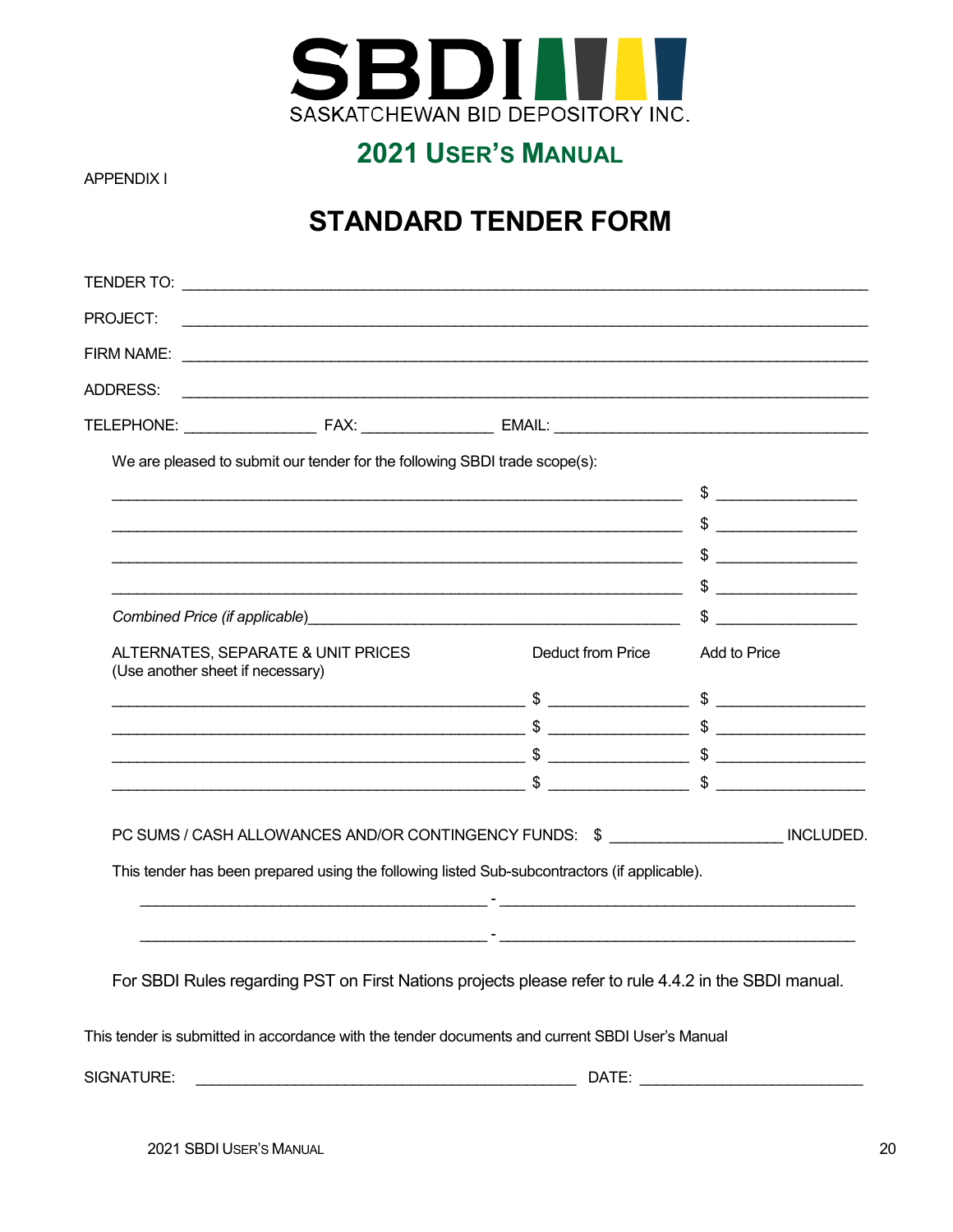

<span id="page-19-0"></span>APPENDIX II

# **FEE SCHEDULE**

| <b>FEES - ENVELOPES</b>                                                            |          | Member                                                                                                                                                                         |                                                                                                                                                                                              | Non-Member                                                                                                               |
|------------------------------------------------------------------------------------|----------|--------------------------------------------------------------------------------------------------------------------------------------------------------------------------------|----------------------------------------------------------------------------------------------------------------------------------------------------------------------------------------------|--------------------------------------------------------------------------------------------------------------------------|
| <b>SUBCONTRACTOR ENVELOPES</b><br>Large Envelopes each<br>Small Envelopes each     | \$<br>\$ | 20.00<br>1.00                                                                                                                                                                  | \$<br>\$                                                                                                                                                                                     | 50.00<br>4.00                                                                                                            |
| <b>SUB-SUBCONTRACTOR ENVELOPES</b><br>Large Envelopes each<br>Small Envelopes each | \$<br>\$ | 20.00<br>1.00                                                                                                                                                                  | \$<br>\$                                                                                                                                                                                     | 50.00<br>4.00                                                                                                            |
| FEE - BID PACKAGE PICK-UP FEES                                                     |          |                                                                                                                                                                                |                                                                                                                                                                                              |                                                                                                                          |
| <b>General Contractors</b><br><b>Mechanical Contractors</b>                        | \$<br>\$ | 40.00<br>10.00                                                                                                                                                                 | \$<br>\$                                                                                                                                                                                     | 100.00<br>40.00                                                                                                          |
| <b>BID DEPOSITORY MANUALS</b>                                                      | \$       | 10.00                                                                                                                                                                          | \$                                                                                                                                                                                           | 30.00                                                                                                                    |
| FEES - WITHDRAWAL OF TENDER                                                        |          |                                                                                                                                                                                |                                                                                                                                                                                              |                                                                                                                          |
|                                                                                    |          |                                                                                                                                                                                | \$<br>\$                                                                                                                                                                                     | 150.00<br>1,000.00                                                                                                       |
| FEES - COMPLAINTS ON SUBCONTRACTOR /<br>SUB-SUBCONTRACTOR TENDERS                  |          |                                                                                                                                                                                | \$                                                                                                                                                                                           | 75.00                                                                                                                    |
| <b>DISPUTES AFTER CLOSING</b>                                                      |          |                                                                                                                                                                                | \$                                                                                                                                                                                           | 180.00                                                                                                                   |
| <b>MISSED BIDDING</b>                                                              |          |                                                                                                                                                                                | \$                                                                                                                                                                                           | 20.00                                                                                                                    |
| APPEAL OF HEARING - RE: SUSPENSIONS                                                |          |                                                                                                                                                                                | \$                                                                                                                                                                                           | 1,000.00                                                                                                                 |
| <b>APPEAL OF SBDI AUTHORITY RULING</b>                                             |          |                                                                                                                                                                                | \$                                                                                                                                                                                           | 500.00                                                                                                                   |
|                                                                                    |          |                                                                                                                                                                                | \$                                                                                                                                                                                           | 250.00                                                                                                                   |
|                                                                                    |          | The SBDI Authority has the discretion to refund any or all fees.<br>Charges for faxing service may vary from branch to branch.<br>LATE BIDDER NOTIFICATION - FAILURE TO NOTIFY | Minimum Fee<br><b>Maximum Fee</b><br>Missed bids are \$20.00 for the first and \$5.00 for each missed bid after that.<br>Fee will be returned to the issuer should the appeal be successful. | Free download at www.SBDI.ca<br>One percent (1%) of tenders withdrawn<br>Fee required per party involved in the dispute. |

NOTE: All fees are GST extra and must be made payable to the Saskatchewan Bid Depository Inc.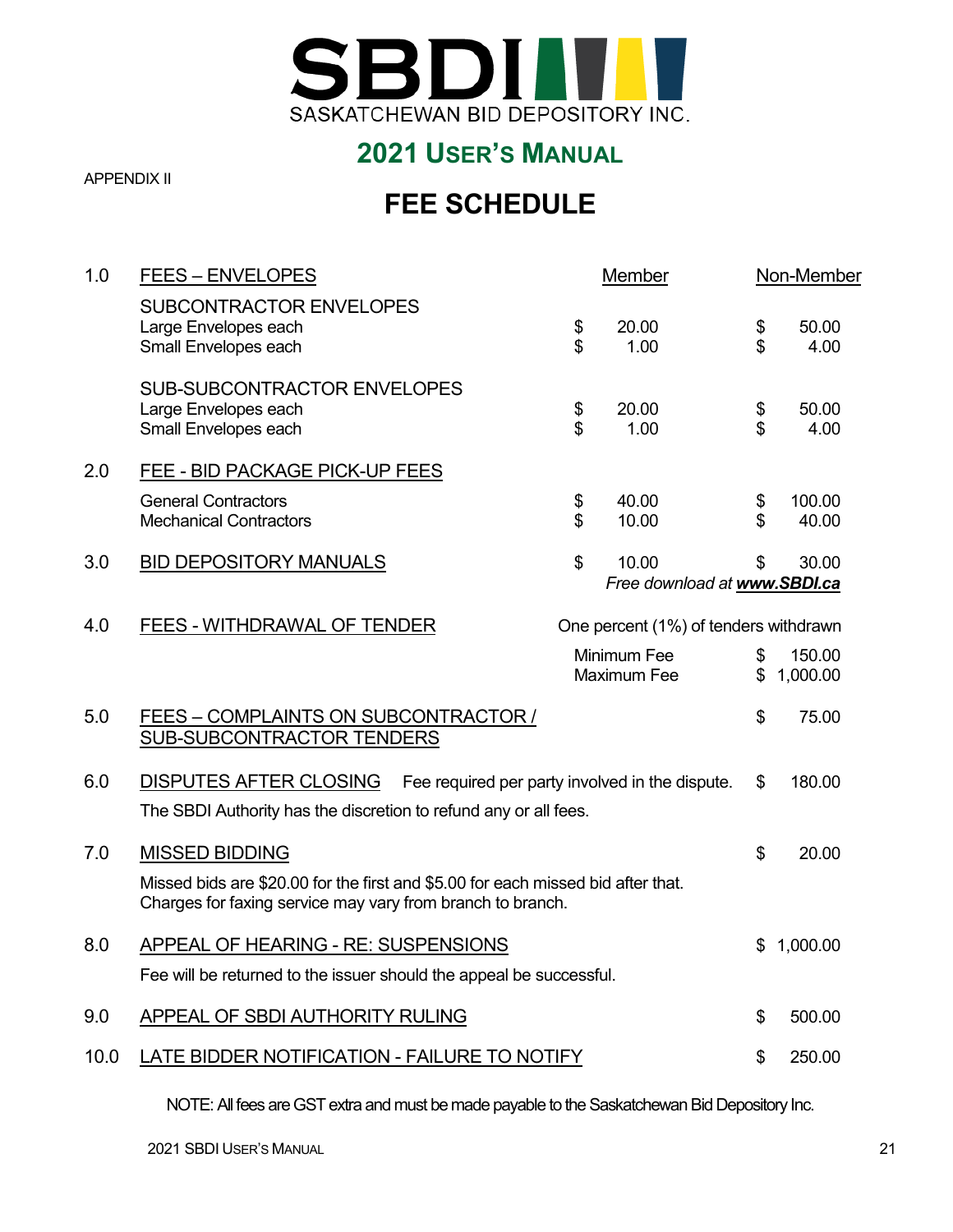

<span id="page-20-0"></span>APPENDIX III

## **DECLARATION FORM**

|     | DATE: and the state of the state of the state of the state of the state of the state of the state of the state of the state of the state of the state of the state of the state of the state of the state of the state of the<br><b>TENDER FOR PROJECT:</b> |                                                                                                                             |            |
|-----|-------------------------------------------------------------------------------------------------------------------------------------------------------------------------------------------------------------------------------------------------------------|-----------------------------------------------------------------------------------------------------------------------------|------------|
|     | SBDI TRADE SCOPE(S):                                                                                                                                                                                                                                        |                                                                                                                             |            |
|     |                                                                                                                                                                                                                                                             | AS REQUIRED BY THE REGULATIONS OF THE SASKATCHEWAN BID DEPOSITORY INC. WE STATE AS FOLLOWS:                                 |            |
|     | Since the total tender does not exceed \$40,000 no bid bond or certified cheque is enclosed.                                                                                                                                                                |                                                                                                                             |            |
|     | We enclose herewith a bid bond naming as OBLIGEE the: $\Box$ Successful General Contractor                                                                                                                                                                  |                                                                                                                             |            |
|     |                                                                                                                                                                                                                                                             | □ Successful Mechanical Contractor                                                                                          |            |
|     |                                                                                                                                                                                                                                                             | We enclose herewith a certified cheque for 10% of the tender amount payable to Saskatchewan Bid Depository Inc.,            | Branch.    |
|     | Total amount of cheque: \$                                                                                                                                                                                                                                  |                                                                                                                             |            |
|     | THE BID BOND OR CERTIFIED CHEQUE SHALL BE HELD IN ESCROW AND DEALT WITH AS FOLLOWS:                                                                                                                                                                         |                                                                                                                             |            |
| (1) | In the event that our firm is not named on the tenders of the apparent three<br>(3) Jow Ceneral / Mechanical Contractor, our Bid Bond or Certified Cheque                                                                                                   | Mechanical Contractor and the General Contractor<br>Contractor suffers damage attributed to such decline neglect or failure | Mechanical |

- (3) low General / Mechanical G shall be released five days after the date of the General Contractors' tender opening.
- (2) In the event that our firm is named on the tenders of the apparent three (3) low General / Mechanical Contractor, our firm agrees that our Certified Cheque or Bid Bond may be held for fifteen calendar days longer than the date set out in the general conditions of the specifications and/or the tender form for the acceptance of the General Contractors' proposal.
- (3) In the event that this tender is accepted and our firm enters into or offers to enter into a contract complying with the tender documents including accepted addenda and Trade Scope definitions with the successful General / Mechanical Contractor, then our Bid Bond or Certified Cheque shall be returned forthwith.
- (4) In the event that this tender is accepted within the time set out (as noted in 2 above) and then our firm declines, neglects or fails to enter into a contract with the successful General / Mechanical Contractor for the amount of our tender, or in the event that our firm fails to produce a performance bond if requested by the successful General Contractor /
- uffers damage attributed to such decline, negle the SBDI Authority shall have the power on our behalf to settle the damage suffered by the General / Mechanical Contractor up to the amount of the security as follows:
- a) In the case of a Certified Cheque, to determine the lesser of the amount between the non-performing bid and the amount of the bid replacing the non-performing bid, and the amount of the Certified Cheque, and pay this amount to the successful General / Mechanical Contractor. Payment of this amount to an aggrieved party does not prejudice that person's further right to enforce collection of damages over and above the amount of the Certified Cheque.
- b) In the case of a Bid Bond, to deliver our Bid Bond to the successful General / Mechanical Contractor for his further action.
- (5) Upon acceptance of a contract by our firm and upon providing a performance bond, if requested, our Certified Cheque or Bid Bond shall be returned immediately.

PERFORMANCE BOND: If required by the successful General / Mechanical Contractor, our firm shall execute within 15 days a performance bond for 50% of our tender price to ensure full and satisfactory completion of the contract. The performance bond shall be submitted for approval to the General / Mechanical Contractor. The cost of the bond is to be borne by the General / Mechanical Contractor.

| <b>DECLARATION:</b> |                                                                   | of the city of | in the province of                                                                                                                                                                                                                                                                                                                                                                                                                                                                                                                                                                                                                                                                                                                                                                                                                                                                                                                                                             |
|---------------------|-------------------------------------------------------------------|----------------|--------------------------------------------------------------------------------------------------------------------------------------------------------------------------------------------------------------------------------------------------------------------------------------------------------------------------------------------------------------------------------------------------------------------------------------------------------------------------------------------------------------------------------------------------------------------------------------------------------------------------------------------------------------------------------------------------------------------------------------------------------------------------------------------------------------------------------------------------------------------------------------------------------------------------------------------------------------------------------|
|                     | do declare that I represent (name of Firm)                        |                | and, as such, I am the legal agent<br>and have authority to sign for and on behalf of said firm for this purpose and have complete and personal knowledge of all contents referred to and I am<br>authorized to make this declaration and submission. I declare and acknowledge that I am familiar with and understand the SBDI User's Manual, and I agree to<br>adhere to and at all times be bound by those rules and regulations and the terms of this declaration. Further I agree, subject to any appeal which might be<br>provided for in the SBDI User's Manual, to be bound by the reasonable decisions of the SBDI Authority regarding: compliance with the SBDI User's Manual<br>and adjudication on disputes and complaints. The SBDI Authority may levy any and all sanctions and awards as the SBDI User's Manual prescribes. This<br>declaration is applicable only to those General / Mechanical Contractors to whom we have submitted tenders on this project. |
| <b>CHECK ONE:</b>   | SUBCONTRACTOR TO GENERAL                                          |                | <b>MAILING ADDRESS OF FIRM:</b>                                                                                                                                                                                                                                                                                                                                                                                                                                                                                                                                                                                                                                                                                                                                                                                                                                                                                                                                                |
|                     | SUB-SUBCONTRACTOR TO MECHANICAL<br>SIGNATURE OF AUTHORIZED AGENT: |                |                                                                                                                                                                                                                                                                                                                                                                                                                                                                                                                                                                                                                                                                                                                                                                                                                                                                                                                                                                                |
|                     |                                                                   |                |                                                                                                                                                                                                                                                                                                                                                                                                                                                                                                                                                                                                                                                                                                                                                                                                                                                                                                                                                                                |

PHONE FAX

\_\_\_\_\_\_\_\_\_\_\_\_\_\_\_\_\_\_\_\_\_\_\_ \_\_\_\_\_\_\_\_\_\_\_\_\_\_\_\_\_\_\_\_\_\_\_

\_\_\_\_\_\_\_\_\_\_\_\_\_\_\_\_\_\_\_\_\_\_\_\_\_\_\_\_\_\_\_\_\_\_\_\_\_\_\_\_\_\_\_\_\_\_\_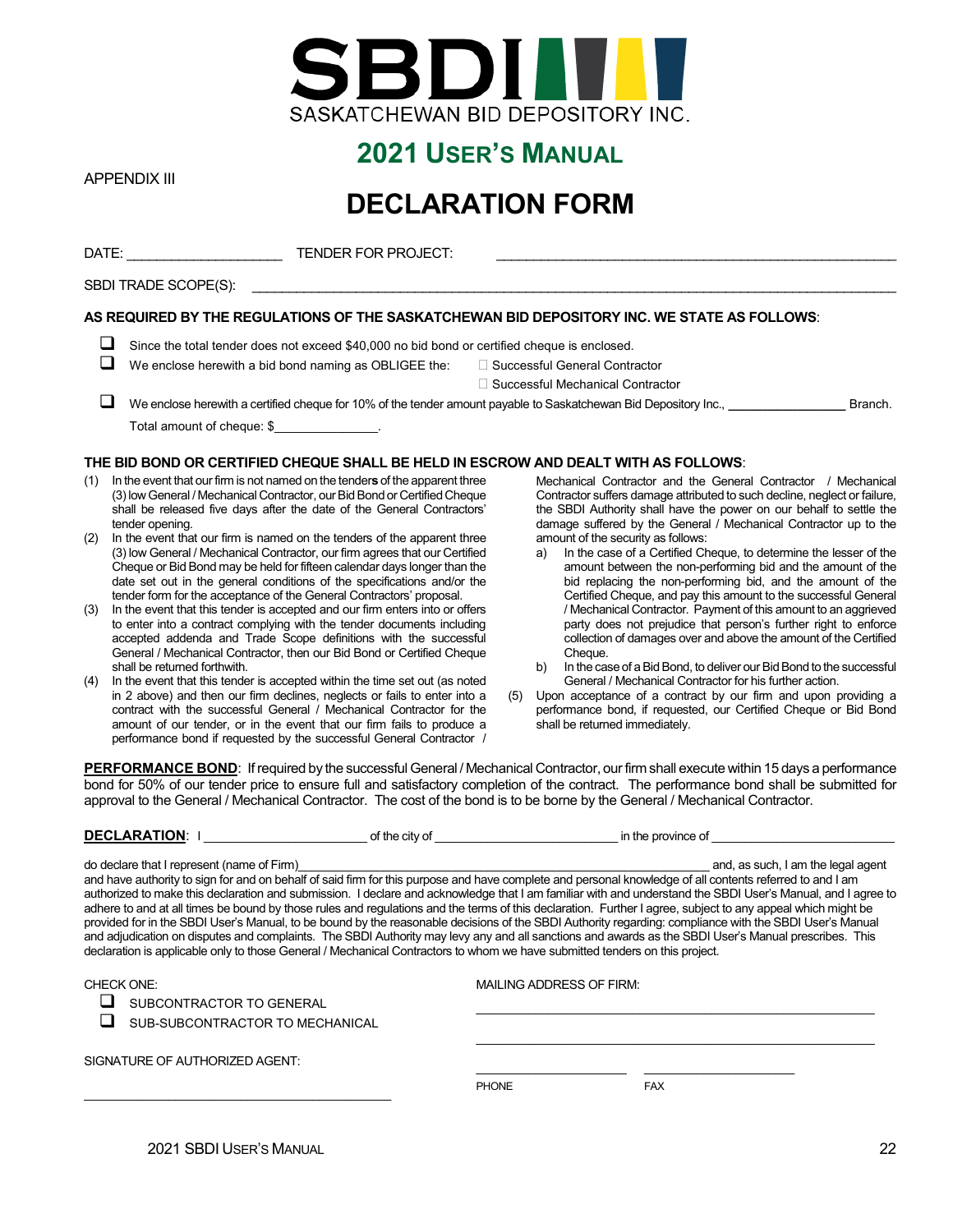

<span id="page-21-0"></span>APPENDIX IV

# **TENDERING AUTHORITY ADDENDA CONFIRMATION**

| SUBCONTRACTOR CLOSING DATE:                                                                                                   | <u> 1989 - Johann Barbara, martin amerikan basal dan berasal dan berasal dalam basal dalam basal dalam basal dala</u> |  |
|-------------------------------------------------------------------------------------------------------------------------------|-----------------------------------------------------------------------------------------------------------------------|--|
| <b>GENERAL CONTRACTOR CLOSING DATE:</b>                                                                                       |                                                                                                                       |  |
| With reference to the above project received at the SBDI, _________________Branch on ____________________, be                 |                                                                                                                       |  |
| advised that the final addenda will be accepted at our office no later than (2) working days before the Subcontractor closing |                                                                                                                       |  |
| date. The Subcontractor closing date for this project is ______________________, therefore the final date addenda will be     |                                                                                                                       |  |
| accepted is ______________________. This is documented in Rule 4.1.4 of the SBDI User's Manual. If for a particular           |                                                                                                                       |  |
| reason the two-day deadline cannot be met simply notify the SBDI Authority and extend the project closing date by the number  |                                                                                                                       |  |
| of working days to comply.                                                                                                    |                                                                                                                       |  |
| Yours truly,                                                                                                                  |                                                                                                                       |  |

SASKATCHEWAN BID DEPOSITORY INC. BRANCH MANAGER

PLEASE CONFIRM RECEIPT

**SASKATCHEWAN BID DEPOSITORY INC. BRANCHES:**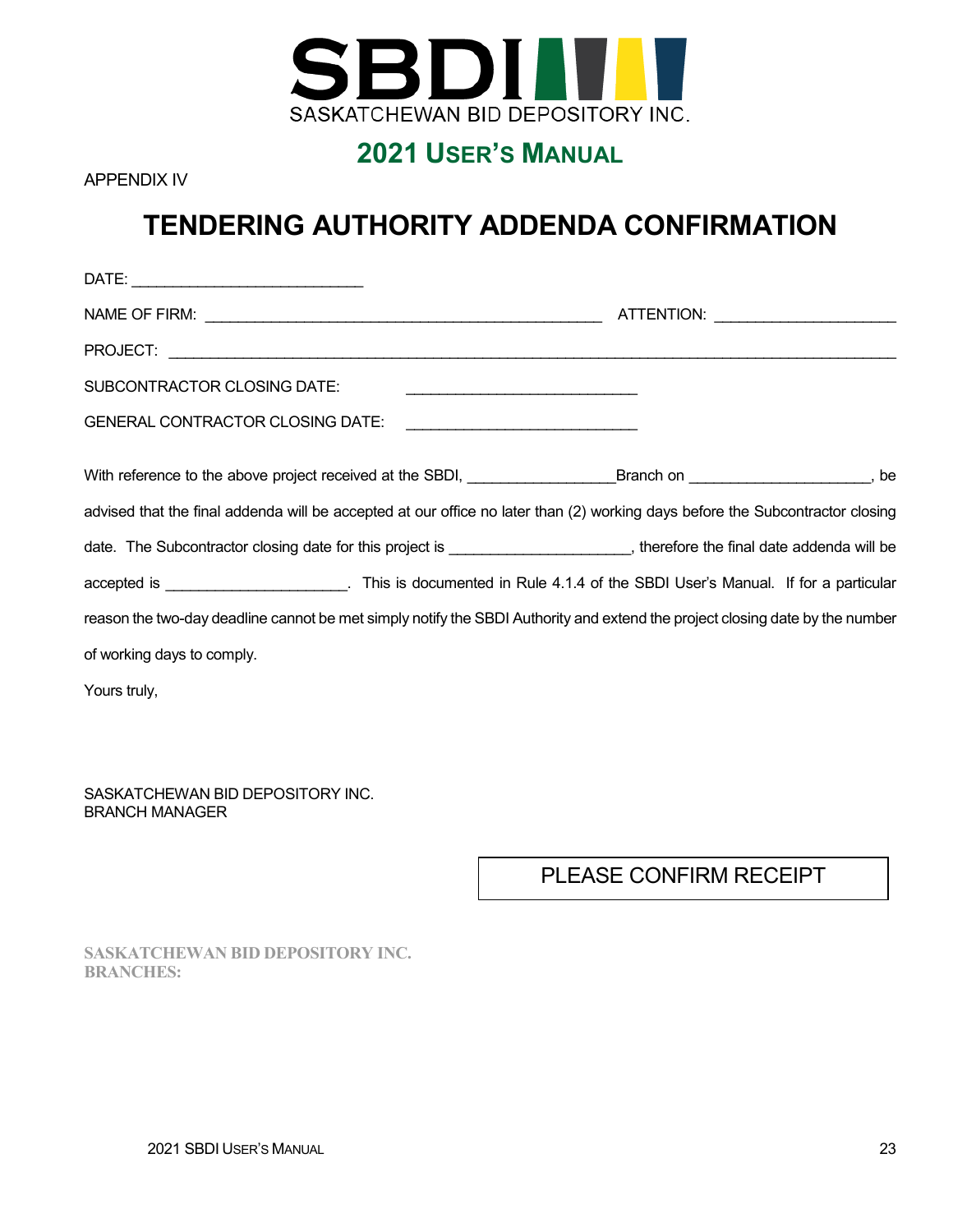

<span id="page-22-0"></span>**APPENDIX V** 

# **PROPOSED CHANGES TO** THE SBDI USER'S MANUAL

| ,我们也不能在这里的时候,我们也不能在这里的时候,我们也不能会在这里的时候,我们也不能会在这里的时候,我们也不能会在这里的时候,我们也不能会在这里的时候,我们也不<br>Refer to SBDI Rule 3.15.2 |  |
|----------------------------------------------------------------------------------------------------------------|--|

2021 SBDI USER'S MANUAL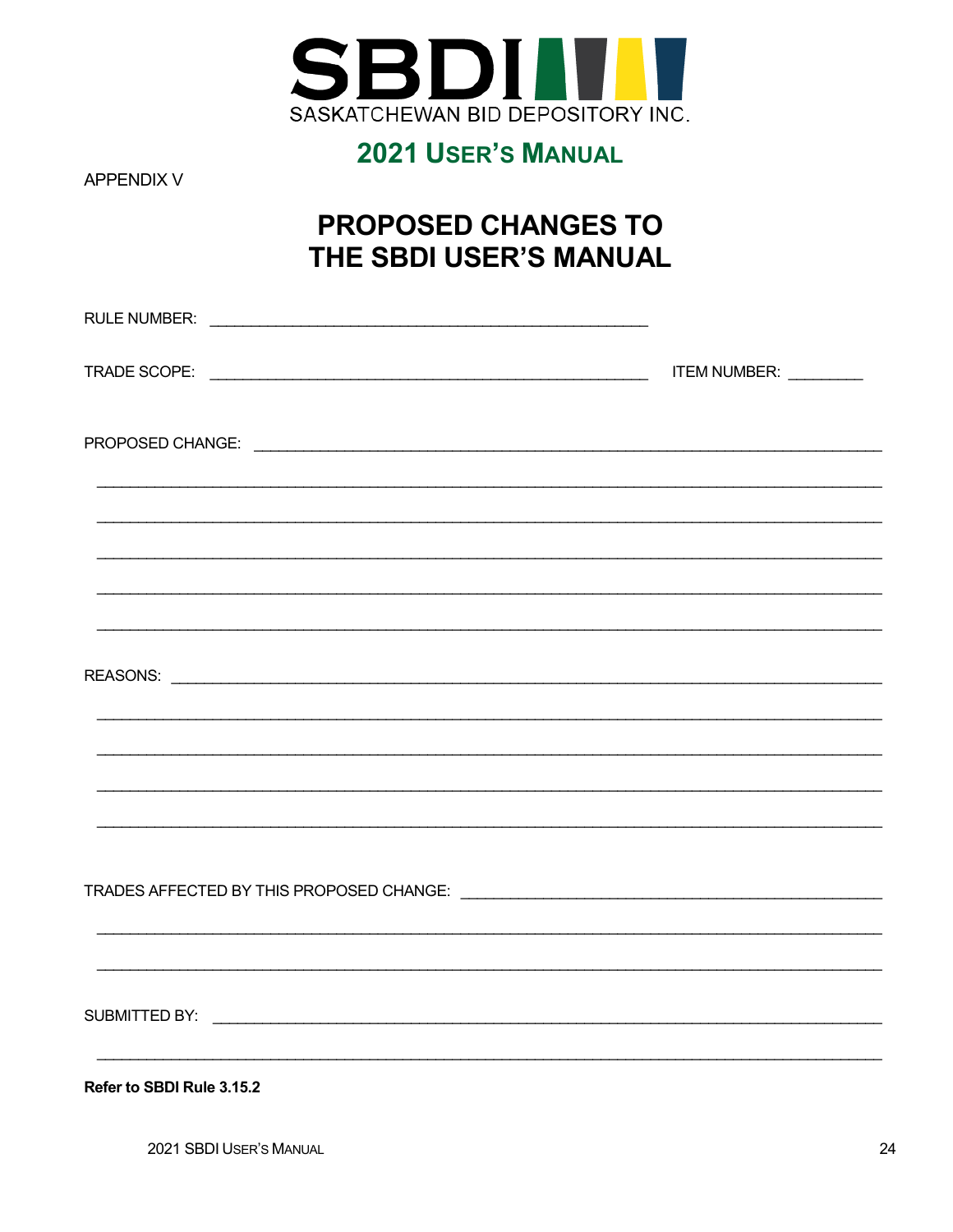

### <span id="page-23-0"></span>APPENDIX VI

# **BOUNDARY ZONE MAP**

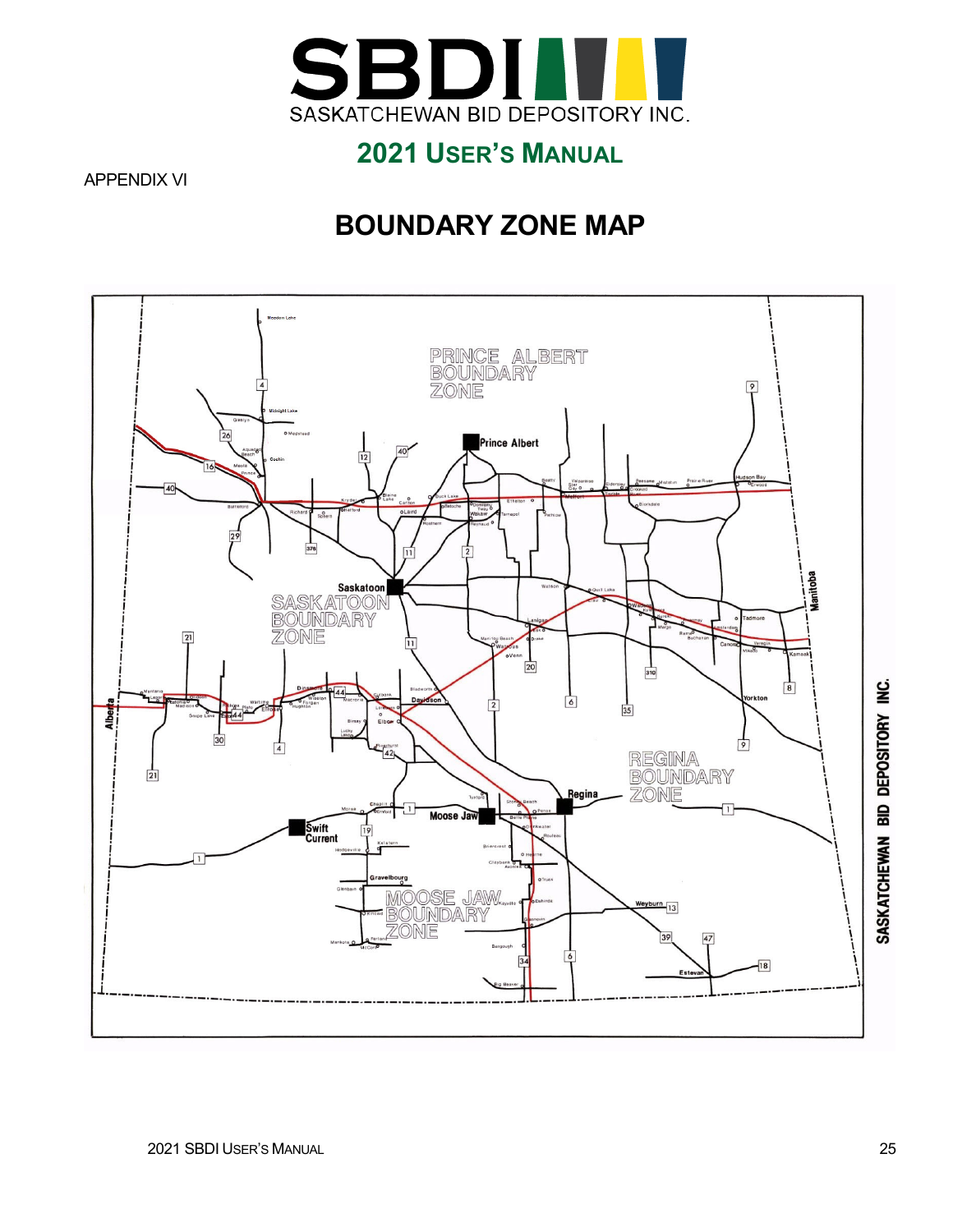

### <span id="page-24-0"></span>**APPENDIX VII**

# **BIDDER REQUEST FORM**

|    | DATE:                                                    |                       |                                                                                       |  |
|----|----------------------------------------------------------|-----------------------|---------------------------------------------------------------------------------------|--|
|    |                                                          |                       | ATTENTION: ___________________                                                        |  |
|    |                                                          |                       |                                                                                       |  |
|    |                                                          |                       |                                                                                       |  |
|    |                                                          |                       |                                                                                       |  |
|    |                                                          |                       |                                                                                       |  |
| ⊔  | PRE-TENDER RULING                                        |                       | We require clarification to the SBDI User's Manual as follows:                        |  |
| ⊔  | <b>NOTWITHSTANDING</b><br><b>CONDITION</b>               |                       | We wish to deviate from the SBDI User's Manual as follows:                            |  |
| ⊔. | <b>COMPLAINT</b>                                         |                       | We wish to file a complaint against (name of Firm) example and the state of Solows:   |  |
|    |                                                          |                       | SBDI complaint fee of \$__________+ GST is attached (see Appendix II - Fee Schedule). |  |
|    |                                                          |                       |                                                                                       |  |
|    |                                                          |                       |                                                                                       |  |
|    |                                                          |                       |                                                                                       |  |
|    |                                                          |                       |                                                                                       |  |
|    |                                                          |                       |                                                                                       |  |
|    |                                                          |                       |                                                                                       |  |
|    |                                                          |                       |                                                                                       |  |
|    |                                                          |                       | ,我们就会在这里的人,我们就会在这里的人,我们就会在这里的人,我们就会在这里的人,我们就会在这里的人,我们就会在这里的人,我们就会在这里的人,我们就会在这里的人      |  |
|    |                                                          |                       |                                                                                       |  |
|    |                                                          |                       |                                                                                       |  |
|    | FOR SBDI AUTHORITY USE ONLY (actions, directions, etc.): |                       |                                                                                       |  |
|    |                                                          |                       |                                                                                       |  |
|    |                                                          |                       |                                                                                       |  |
|    |                                                          | DATE & TIME RECEIVED: |                                                                                       |  |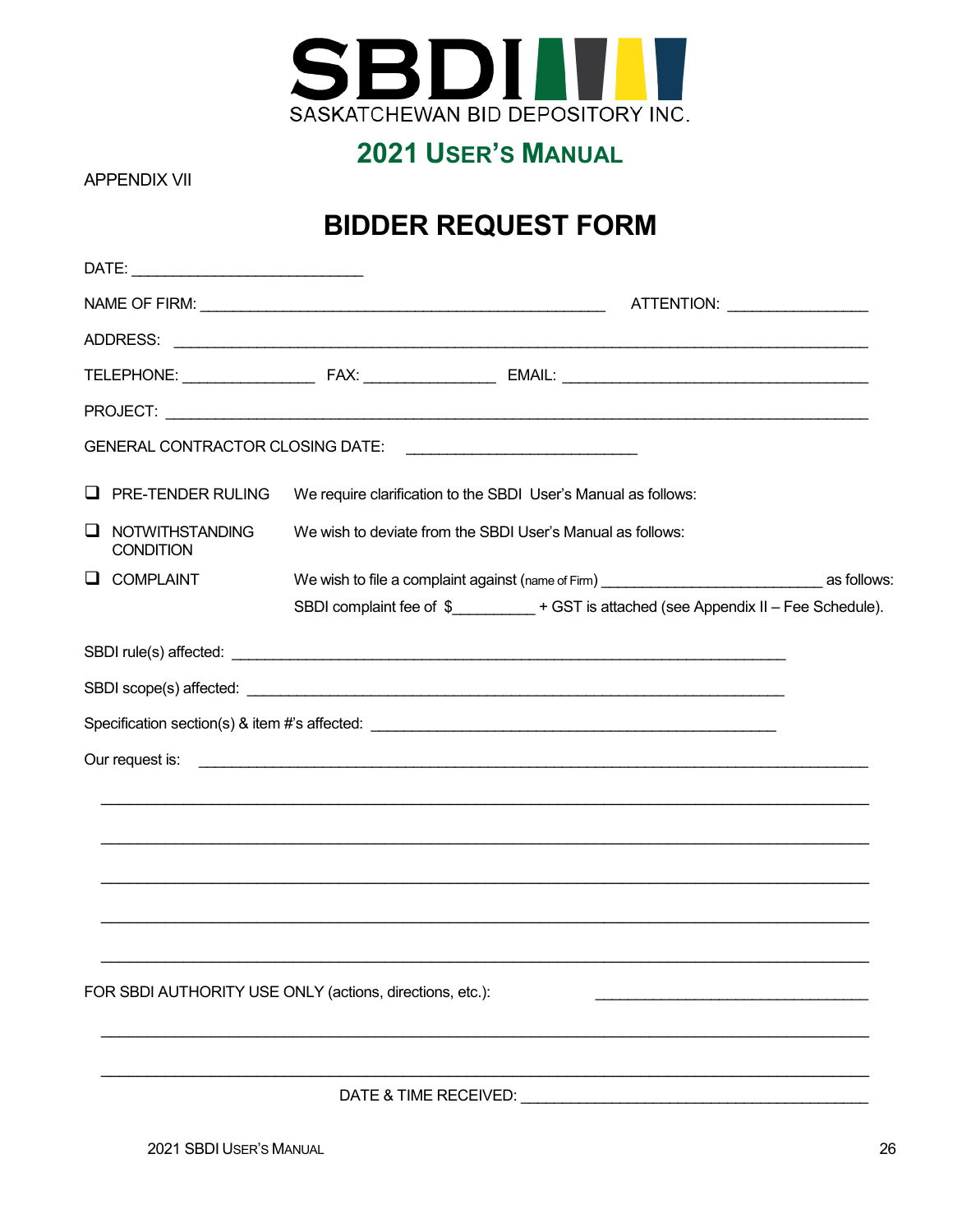

<span id="page-25-0"></span>APPENDIX VIII

# **MISSED BIDDING LETTER**

| PROJECT ESTIMATOR/CONTACT:            |                                                                     |  |
|---------------------------------------|---------------------------------------------------------------------|--|
| We missed bidding to:                 | (BLACK CONSTRUCTION - name of general or mechanical firm)           |  |
| on PROJECT:                           |                                                                     |  |
| Please consider our bid addressed to: |                                                                     |  |
|                                       | (WHITE CONSTRUCTION - name of general or mechanical already bid to) |  |
| as if it were submitted to:           | (BLACK CONSTRUCTION - name of general or mechanical firm)           |  |

This notice must be received not later than 4 hours prior to the General / Mechanical Contractor closing.

SIGNATURE: \_\_\_\_\_\_\_\_\_\_\_\_\_\_\_\_\_\_\_\_\_\_\_\_\_\_\_\_\_\_\_\_\_\_\_\_\_\_\_\_\_\_\_\_\_\_ DATE: \_\_\_\_\_\_\_\_\_\_\_\_\_\_\_\_\_\_\_\_\_\_\_\_\_\_\_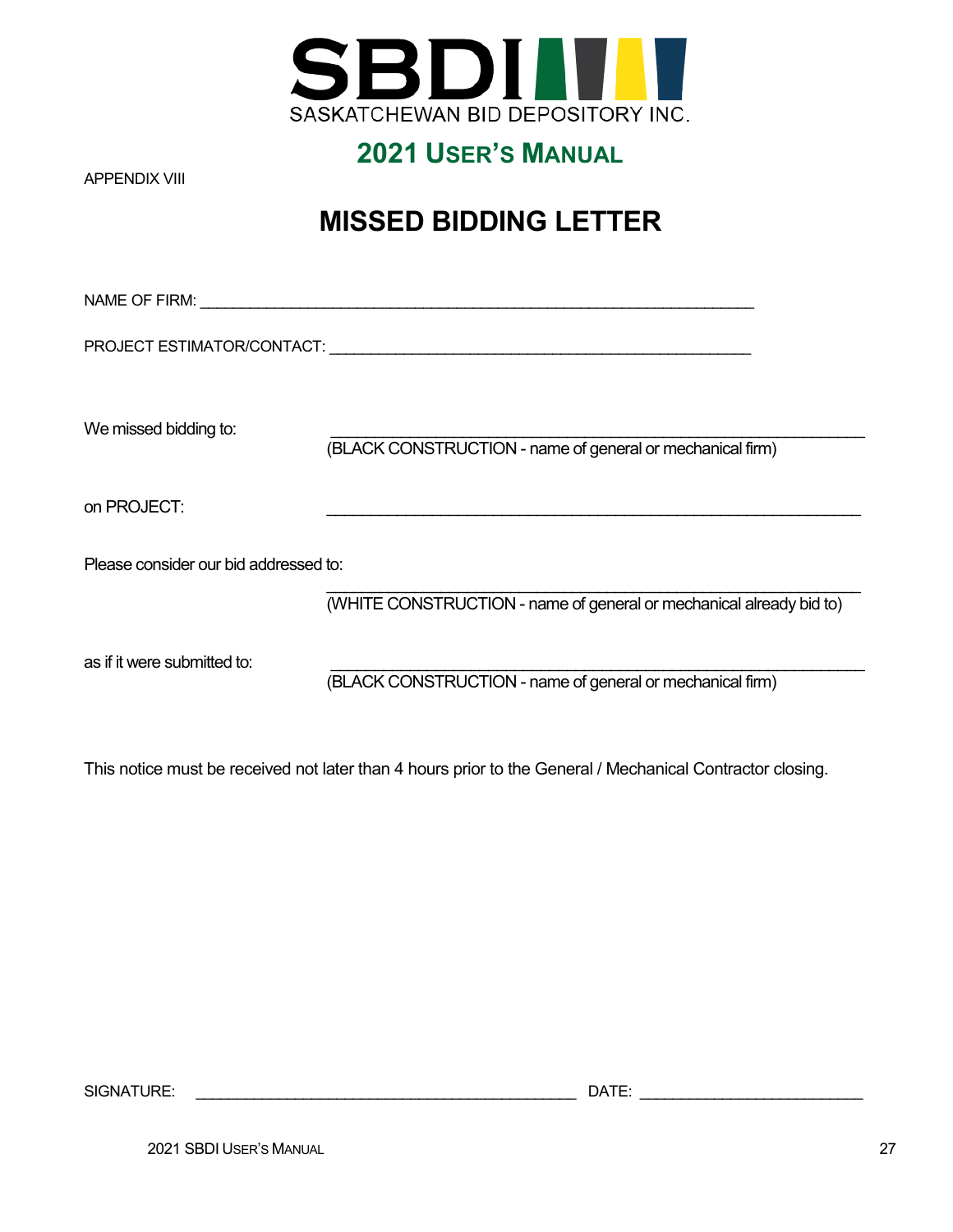

<span id="page-26-0"></span>APPENDIX IX

# **GENERAL / MECHANICAL CONTRACTOR CONFIRMATION LETTER**

| Please add us to your list of bidders on the above noted project. We will be bidding as a: |                           |
|--------------------------------------------------------------------------------------------|---------------------------|
| $\mathsf{L}$                                                                               | <b>GENERAL CONTRACTOR</b> |
| H                                                                                          | MECHANICAL CONTRACTOR     |
| We will be using our own forces for the following SBDI trade scopes:                       |                           |
|                                                                                            |                           |
|                                                                                            |                           |
|                                                                                            |                           |
|                                                                                            |                           |
|                                                                                            |                           |
|                                                                                            |                           |
|                                                                                            |                           |
|                                                                                            |                           |
|                                                                                            |                           |

Each General / Mechanical Contractor who intends to bid on a project should give notice in writing to the SBDI Authority of their intention to bid, General Contractor not less than 5 working days prior to the General Contractor closing and Mechanical Contractor not less than 3 working days prior to the Mechanical Contractor closing.

SIGNATURE: \_\_\_\_\_\_\_\_\_\_\_\_\_\_\_\_\_\_\_\_\_\_\_\_\_\_\_\_\_\_\_\_\_\_\_\_\_\_\_\_\_\_\_\_\_\_ DATE: \_\_\_\_\_\_\_\_\_\_\_\_\_\_\_\_\_\_\_\_\_\_\_\_\_\_\_

2021 SBDI USER'S MANUAL 28